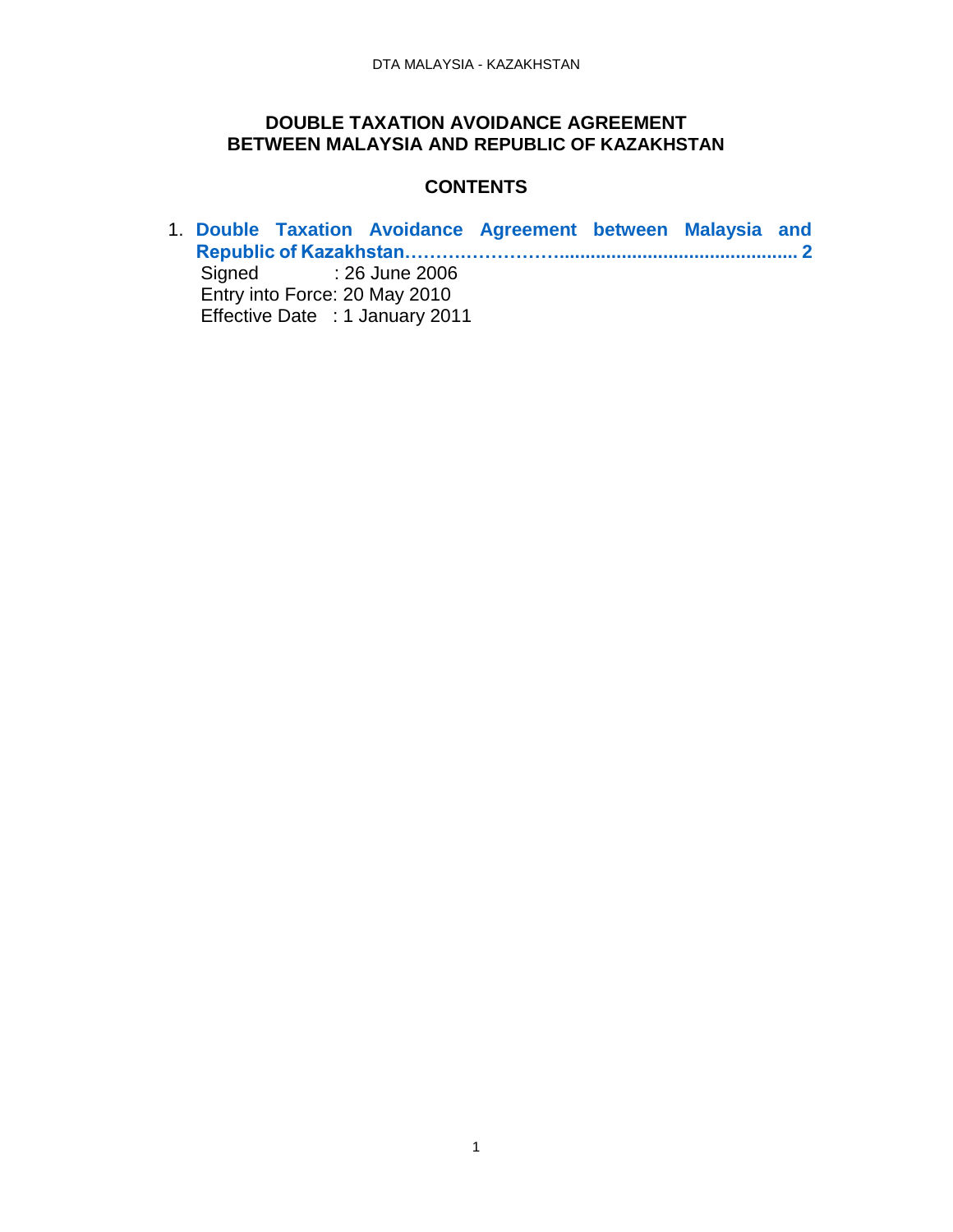P. U. (A) 228/2007 Signed: 26 June 2006 Effective Date: 01 January 2011

#### **AGREEMENT BETWEEN THE GOVERNMENT OF MALAYSIA AND THE GOVERNMENT OF THE REPUBLIC OF KAZAKHSTAN FOR THE AVOIDANCE OF DOUBLE TAXATION AND THE PREVENTION OF FISCAL EVASION WITH RESPECT TO TAXES ON INCOME**

The Government of the Malaysia and the Government of Republic of Kazakhstan desiring to conclude an Agreement for the avoidance of double taxation and the prevention of fiscal evasion with respect to taxes on income, have agreed as follows:

#### **Article 1**

#### **PERSONS COVERED**

This Agreement shall apply to persons who are residents of one or both of the Contracting States.

#### **Article 2**

#### **TAXES COVERED**

1. This Agreement shall apply to taxes on income imposed by a Contracting State irrespective of the manner in which they are levied.

2. There shall be regarded as taxes on income all taxes imposed on total income or on elements of income, including taxes on gains from the alienation of movable or immovable property, taxes on the total amounts of wages or salaries paid by enterprises.

- 3. The existing taxes to which this Agreement shall apply are in particular:
	- a) in the Republic of Kazakhstan:
		- (i) the corporate income tax;
		- (ii) the individual income tax;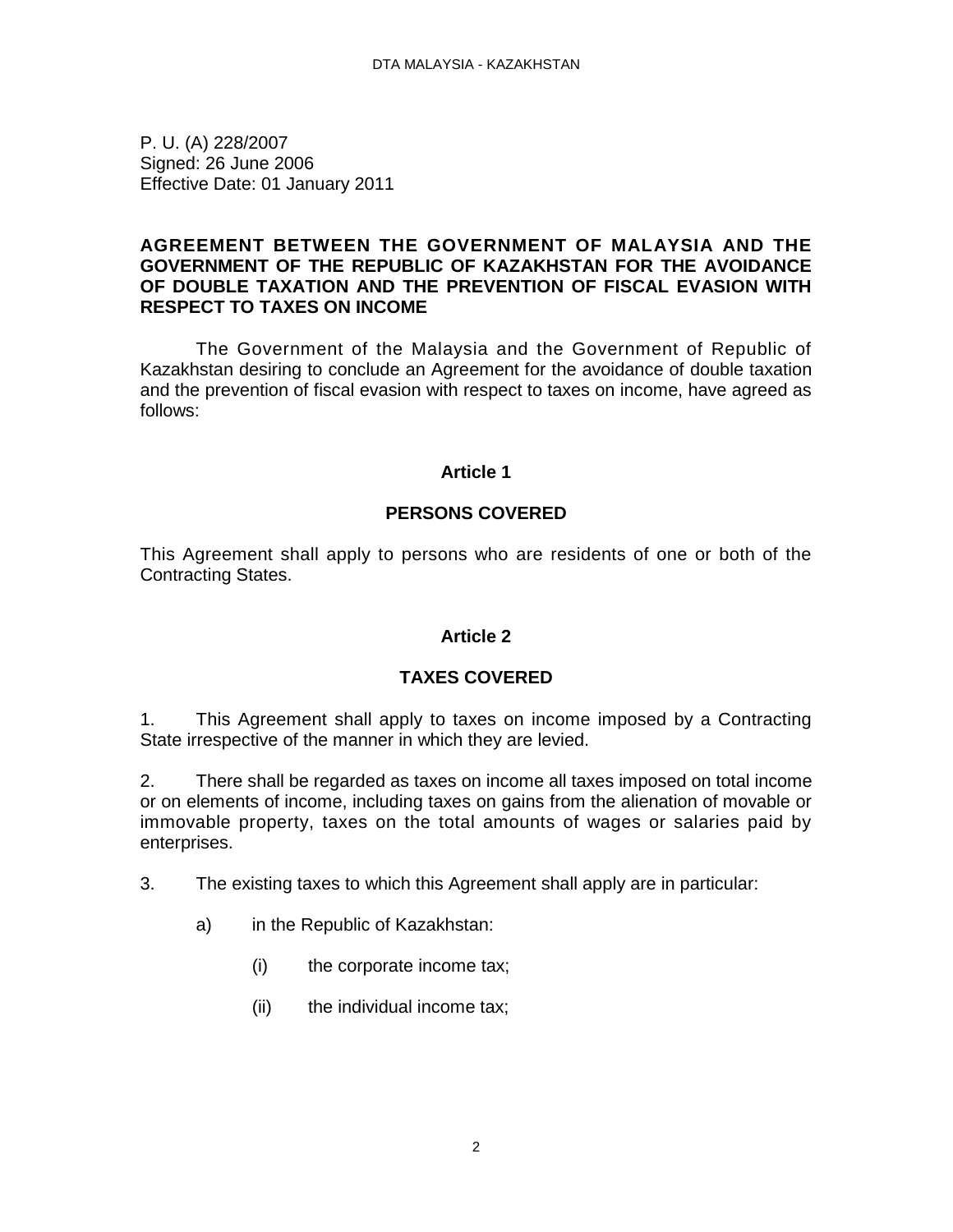(hereafter referred to as "Kazakhstan tax" );

- b) in Malaysia:
	- (i) the income tax, and
	- (ii) the petroleum income tax;

(hereafter referred to as "Malaysian tax").

4. This Agreement shall also apply to any identical or substantially similar taxes on income which are imposed after the date of signature of this Agreement in addition to, or in place of, the existing taxes. The competent authorities of the Contracting States shall notify each other of any significant changes which have been made in their respective taxation laws.

# **Article 3**

# **GENERAL DEFINITIONS**

1. For the purposes of this Agreement, unless the context otherwise requires, the term:

- a) "Kazakhstan" means the Republic of Kazakhstan and when used in geographical sense the term "Kazakhstan" includes the State territory of the Republic of Kazakhstan and zones where Kazakhstan exercises its sovereign rights and jurisdiction according to its legislation and international agreements of which it is participant;
- b) "Malaysia" means the territories of the Federation of Malaysia, the territorial waters of Malaysia and the sea-bed and subsoil of the territorial waters, and includes any area extending beyond the limits of the territorial waters of Malaysia, and the sea-bed and subsoil of any such area, which has been or may hereafter be designated under the laws of Malaysia as in accordance with international law as an area over which Malaysia has sovereign rights for the purposes of exploring and exploiting the natural resources, whether living or non-living;
- c) "person" includes an individual, a company and any other body of persons;
- d) "company" means any body corporate or any entity which is treated as a body corporate for tax purposes;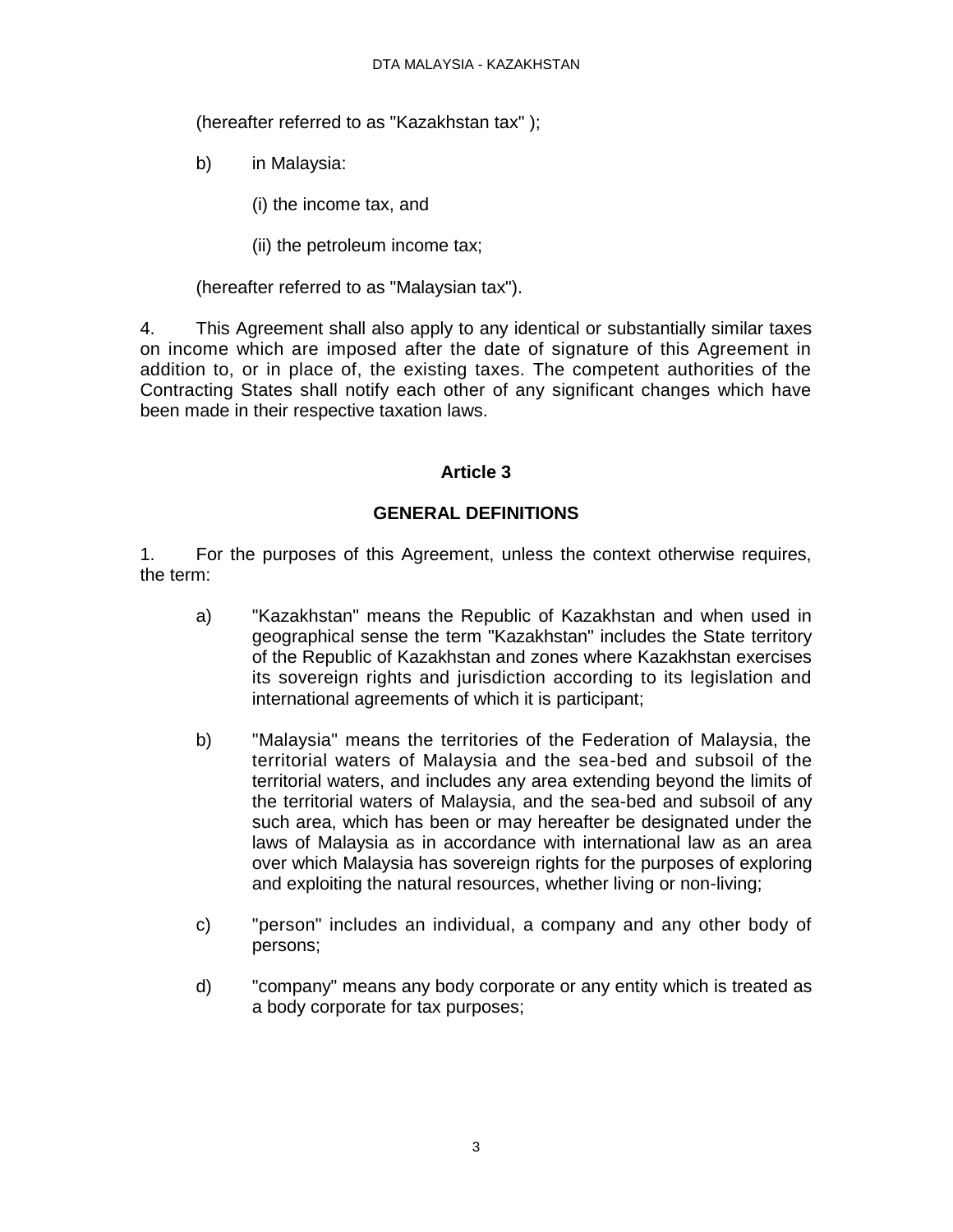- e) "Contracting State" and "the other Contracting State" mean Kazakhstan or Malaysia, as the context requires;
- f) "enterprise of a Contracting State" and "enterprise of the other Contracting State" mean respectively an enterprise carried on by a resident of a Contracting State and an enterprise carried on by a resident of the other Contracting State;
- g) "national" means:
	- i) any individual possessing the citizenship of a Contracting State;
	- ii) any legal person, partnership, association or any other entity deriving its status as such from the laws in force in a Contracting State;
- h) "international traffic" means any transport by a ship or aircraft operated by an enterprise of a Contracting State, except when the ship or aircraft is operated solely between places in the other Contracting State;
	- (i) "competent authority" means:
	- (ii) in Kazakhstan: the Ministry of Finance or its authorized representative;
	- (iii) in Malaysia: the Minister of Finance or his authorised representative;

2. As regards the application of this Agreement at any time by a Contracting State, any term not defined therein shall, unless the context otherwise requires, have the meaning that it has at that time under the law of that State for the purpose of the taxes to which this Agreement applies. Any meaning of the term under the applicable tax laws of that State shall prevail over a meaning given to the term under other laws of that State.

# **Article 4**

### **RESIDENT**

1. For the purposes of this Agreement, the term "resident of a Contracting State" means any person who, under the laws of that State, is liable to tax therein by reason of his domicile, residence, place of management or any other criterion of a similar nature, and also includes that State, any political subdivision, central and local authority or a statutory body thereof. This term, however, does not include any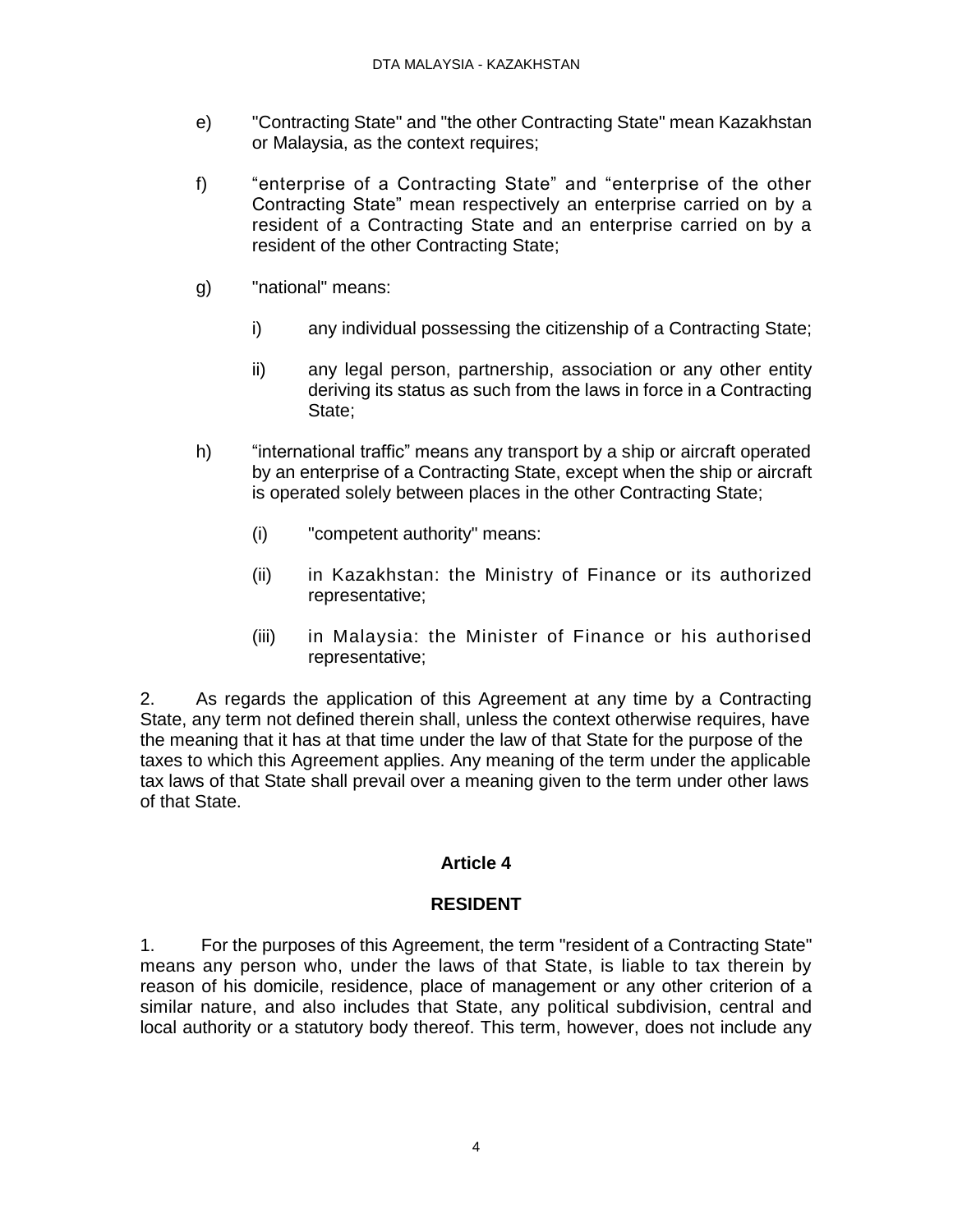person who is liable to tax in that State in respect of income from sources in that State.

2. Where by reason of the provisions of paragraph 1 an individual is a resident of both Contracting States, then his status shall be determined as follows:

- a) he shall be deemed to be a resident only of the State in which he has a permanent home available to him. If he has a permanent home available to him in both States, he shall be deemed to be a resident of the State with which his personal and economic relations are closer (centre of vital interests);
- b) if the State in which he has his centre of vital interests cannot be determined, or if he has not a permanent home available to him in either State, he shall be deemed to be a resident only of the State in which he has an habitual abode;
- c) if he has an habitual abode in both States or in neither of them, he shall be deemed to be a resident only of the State of which he is a national;
- d) if his residence cannot be determined in accordance with the preceding sub-paragraphs, the competent authorities of the Contracting States shall settle the question by mutual agreement.

3. Where by reason of the provisions of paragraph 1 a person other than an individual is a resident of both Contracting States, then it shall be deemed to be a resident only of the State in which its place of effective management is situated.

# **Article 5**

### **PERMANENT ESTABLISHMENT**

1. For the purposes of this Agreement, the term "permanent establishment" means a fixed place of business through which the business of an enterprise is wholly or partly carried on.

- 2. The term "permanent establishment" includes especially:
	- a) a place of management;
	- b) a branch;
	- c) an office;
	- d) a factory;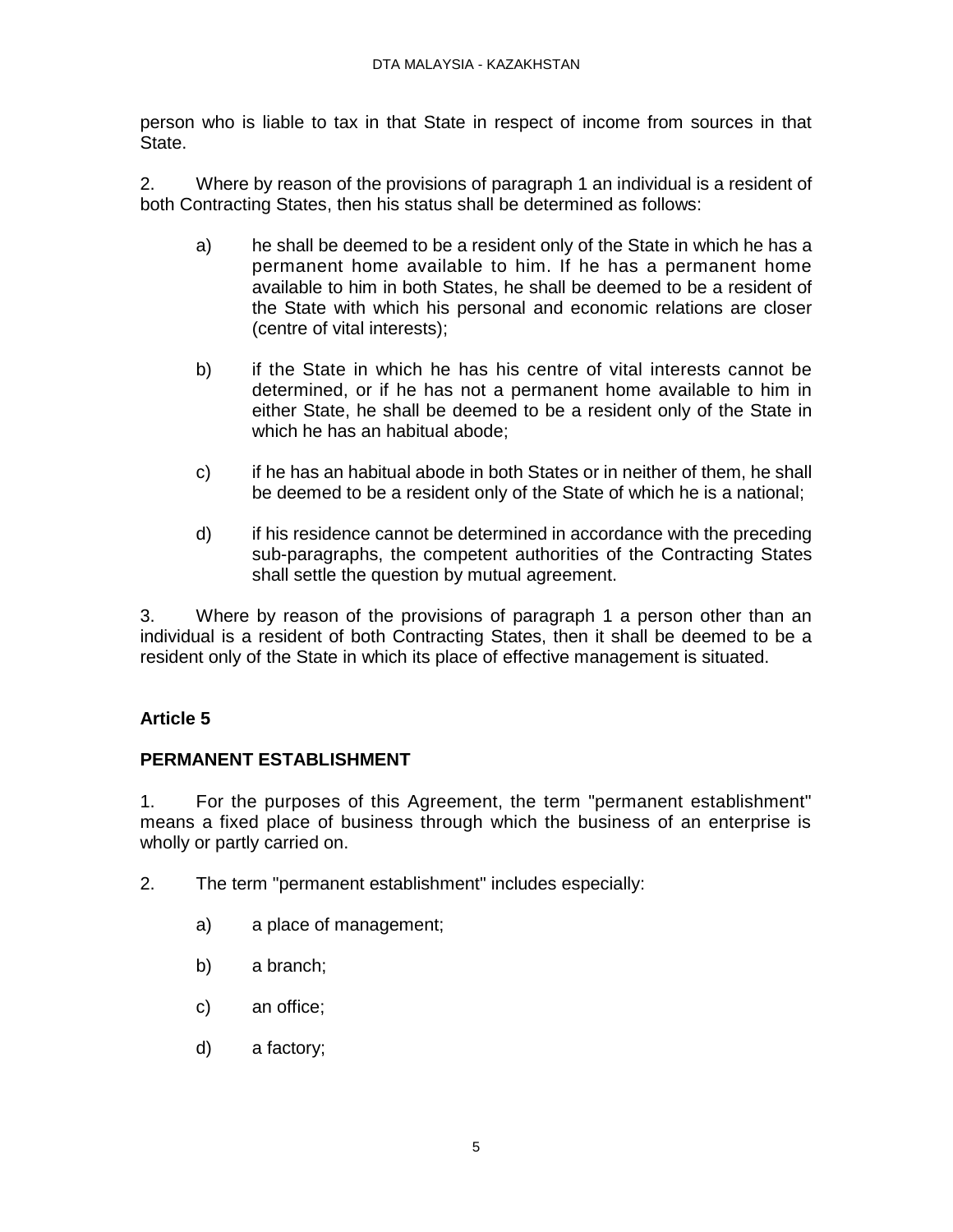- e) a workshop;
- f) a mine, an oil or gas well, a quarry or any other place of extraction of natural resources including timber or other forest produce;
- g) a farm or plantation;
- h) a building site or construction, installation or assembly project, which exists for more than 6 months;
- i) an installation or structure or a drilling rig or a ship used for the exploration of natural resources, only if such use lasts for more than 6 months.

3. An enterprise of a Contracting State shall be deemed to have a permanent establishment in the other Contracting State if it carries on supervisory activities in that other State for more than 6 months in connection with:

- a) building site or a construction, installation or assembly project; or
- b) an installation or structure or a drilling rig or a ship used for the exploration of natural resources, which is being undertaken in that other State.

4. Notwithstanding the preceding provisions of this Article, the term "permanent establishment" shall be deemed not to include:

- a) the use of facilities solely for the purpose of storage, display or delivery of goods or merchandise belonging to the enterprise;
- b) the maintenance of a stock of goods or merchandise belonging to the enterprise solely for the purpose of storage, display or delivery;
- c) the maintenance of a stock of goods or merchandise belonging to the enterprise solely for the purpose of processing by another enterprise;
- d) the maintenance of a fixed place of business solely for the purpose of purchasing goods or merchandise, or of collecting information, for the enterprise;
- e) the maintenance of a fixed place of business solely for the purpose of carrying on, for the enterprise, any other activity of a preparatory or auxiliary character.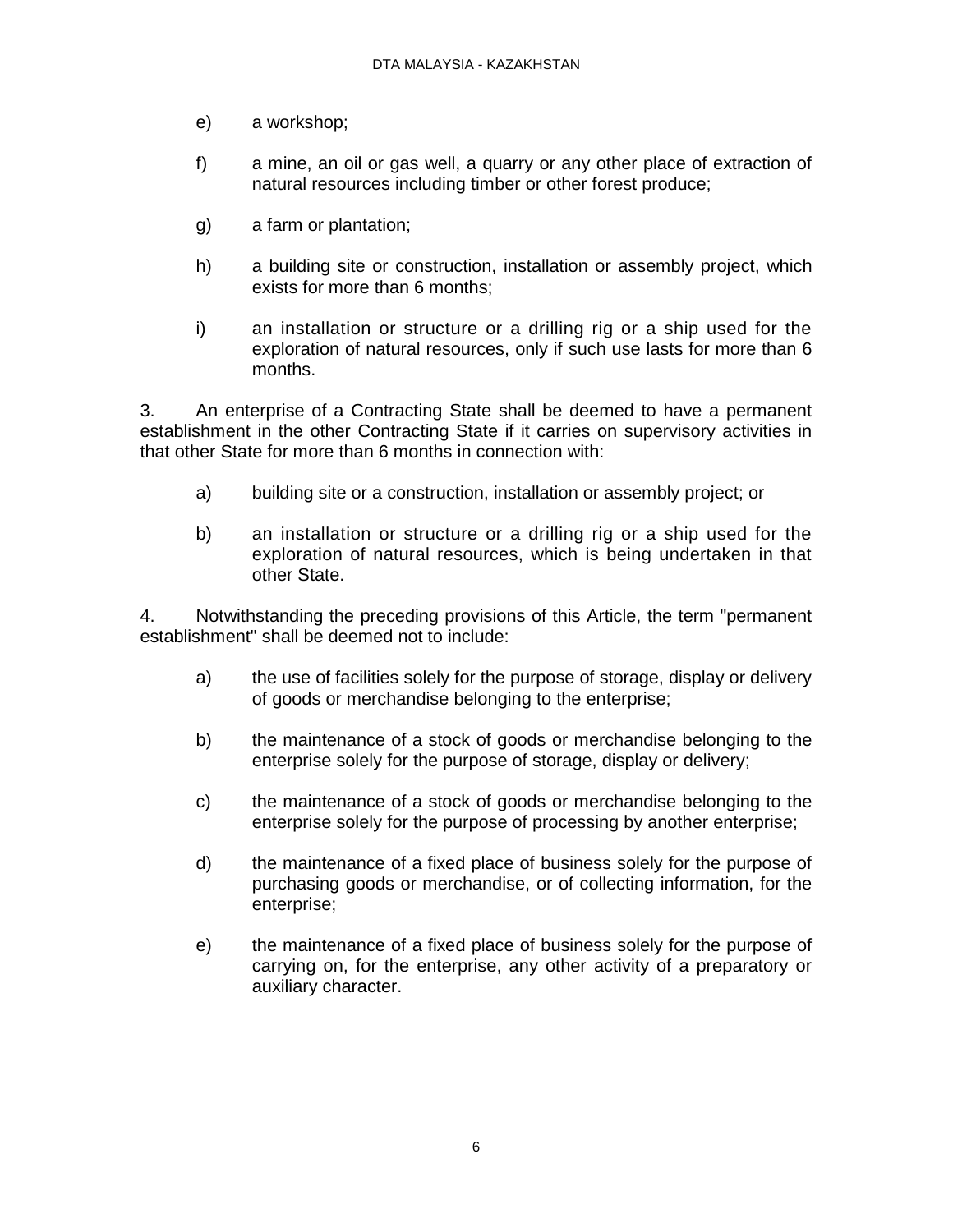5. Notwithstanding the provisions of paragraphs 1 and 2, where a person other than an agent of an independent status to whom paragraph 6 applies is acting on behalf of an enterprise and has, and habitually exercises, in a Contracting State an authority to conclude contracts in the name of the enterprise, that enterprise shall be deemed to have a permanent establishment in that State in respect of any activities which that person undertakes for the enterprise, unless the activities of such a person are limited to those mentioned in paragraph 4 which, if exercised through a fixed place of business, would not make this fixed place of business a permanent establishment under the provisions of that paragraph.

6. An enterprise shall not be deemed to have a permanent establishment in a Contracting State merely because it carries on business in that State through a broker, general commission agent or any other agent of an independent status, provided that such persons are acting in the ordinary course of their business.

7. The fact that a company which is a resident of a Contracting State controls or is controlled by a company which is a resident of the other Contracting State, or which carries on business in that other State (whether through a permanent establishment or otherwise), shall not of itself constitute either company a permanent establishment of the other.

# **Article 6**

# **INCOME FROM IMMOVABLE PROPERTY**

1. Income derived by a resident of a Contracting State from immovable property situated in the other Contracting State may be taxed in that other State.

2. The term "immovable property" shall have the meaning which it has under the laws of the Contracting State in which the property in question is situated. The term shall in any case include property accessory to immovable property, livestock and equipment used in agriculture and forestry, rights to which the provisions of land laws apply, usufruct of immovable property and rights to variable or fixed payments as consideration for the working of, or the right to work, mineral deposits, oil or gas wells, quarries and other places of extracting of natural resources including timber or other forest produce. Ships, boats and aircraft shall not be regarded as immovable property.

3. The provisions of paragraph 1 shall apply to income derived from the direct use, letting, or use in any other form of immovable property.

4. The provisions of paragraphs 1 and 3 shall also apply to the income from immovable property of an enterprise and to income from immovable property used for the performance of independent personal services.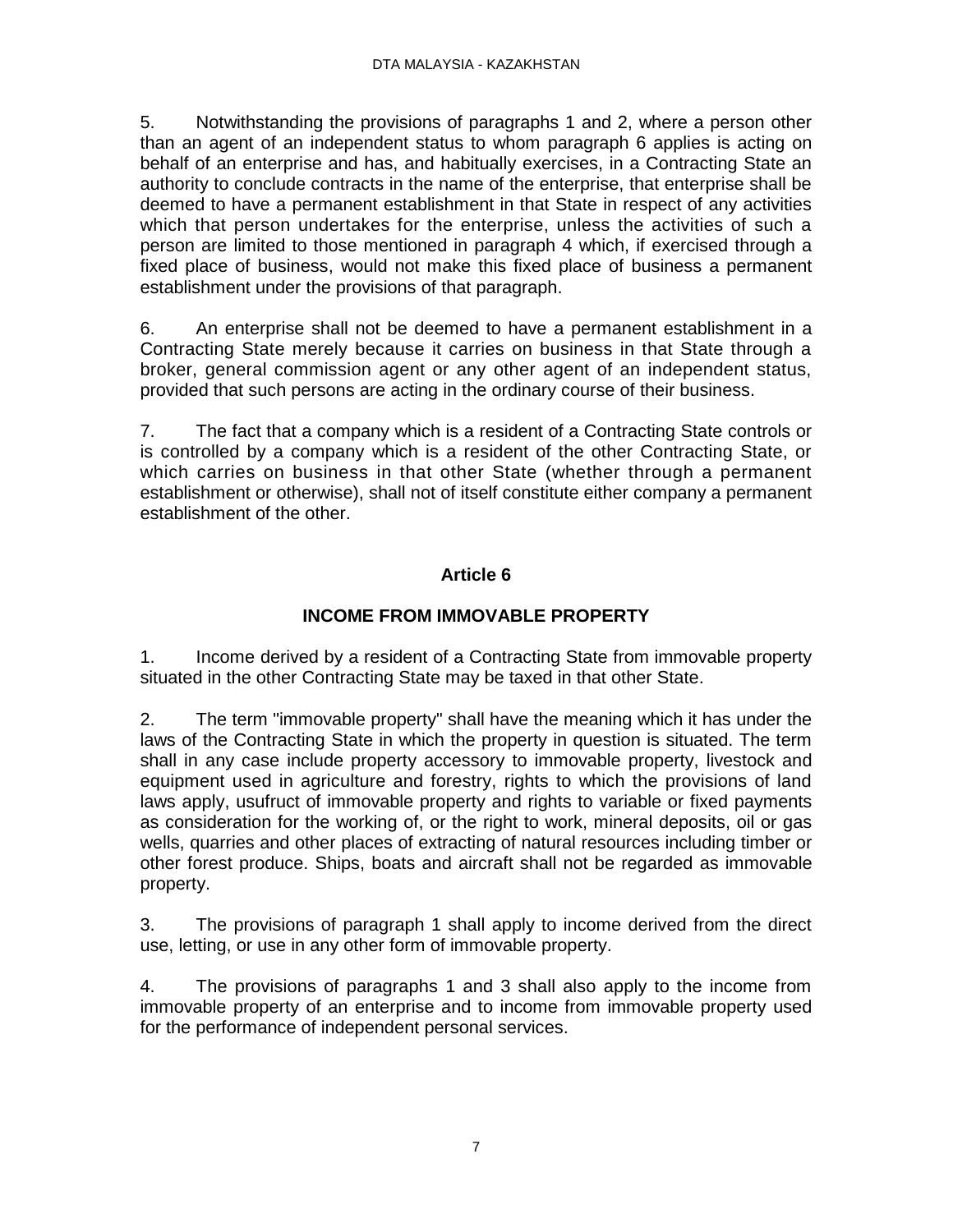# **BUSINESS PROFITS**

1. The profits of an enterprise of a Contracting State shall be taxable only in that State unless the enterprise carries on business in the other Contracting State through a permanent establishment situated therein. If the enterprise carries on business as aforesaid, the profits of the enterprise may be taxed in the other State but only on so much thereof as is attributable to that permanent establishment.

2. Subject to the provisions of paragraph 3, where an enterprise of a Contracting State carries on business in the other Contracting State through a permanent establishment situated therein, there shall in each Contracting State be attributed to that permanent establishment the profits which it might be expected to make if it were a distinct and separate enterprise engaged in the same or similar activities under the same or similar conditions and dealing wholly independently with the enterprise of which it is a permanent establishment.

3. In determining the profits of a permanent establishment, there shall be allowed as deductions expenses including executive and general administrative expenses, which would be deductible if the permanent establishment were an independent enterprise, insofar as they are reasonably allocable to the permanent establishment, whether incurred in the State in which the permanent establishment is situated or elsewhere.

4. If the information available to the competent authority is inadequate to determine the profits to be attributed to the permanent establishment of an enterprise, nothing in this Article shall affect the application of any law of that State relating to the determination of the tax liability of a person by the exercise of a discretion or the making of an estimate by the competent authority, provided that the law shall be applied, so far as the information available to the competent authority permits, in accordance with the principles of this Article.

5. No profits shall be attributed to a permanent establishment by reason of the mere purchase by that permanent establishment of goods or merchandise for the enterprise.

6. For the purposes of the preceding paragraphs of this Article, the profits to be attributed to the permanent establishment shall be determined by the same method year by year unless there is good and sufficient reason to the contrary.

7. Where profits include items of income which are dealt with separately in other Articles of this Agreement, then the provisions of those Articles shall not be affected by the provisions of this Article.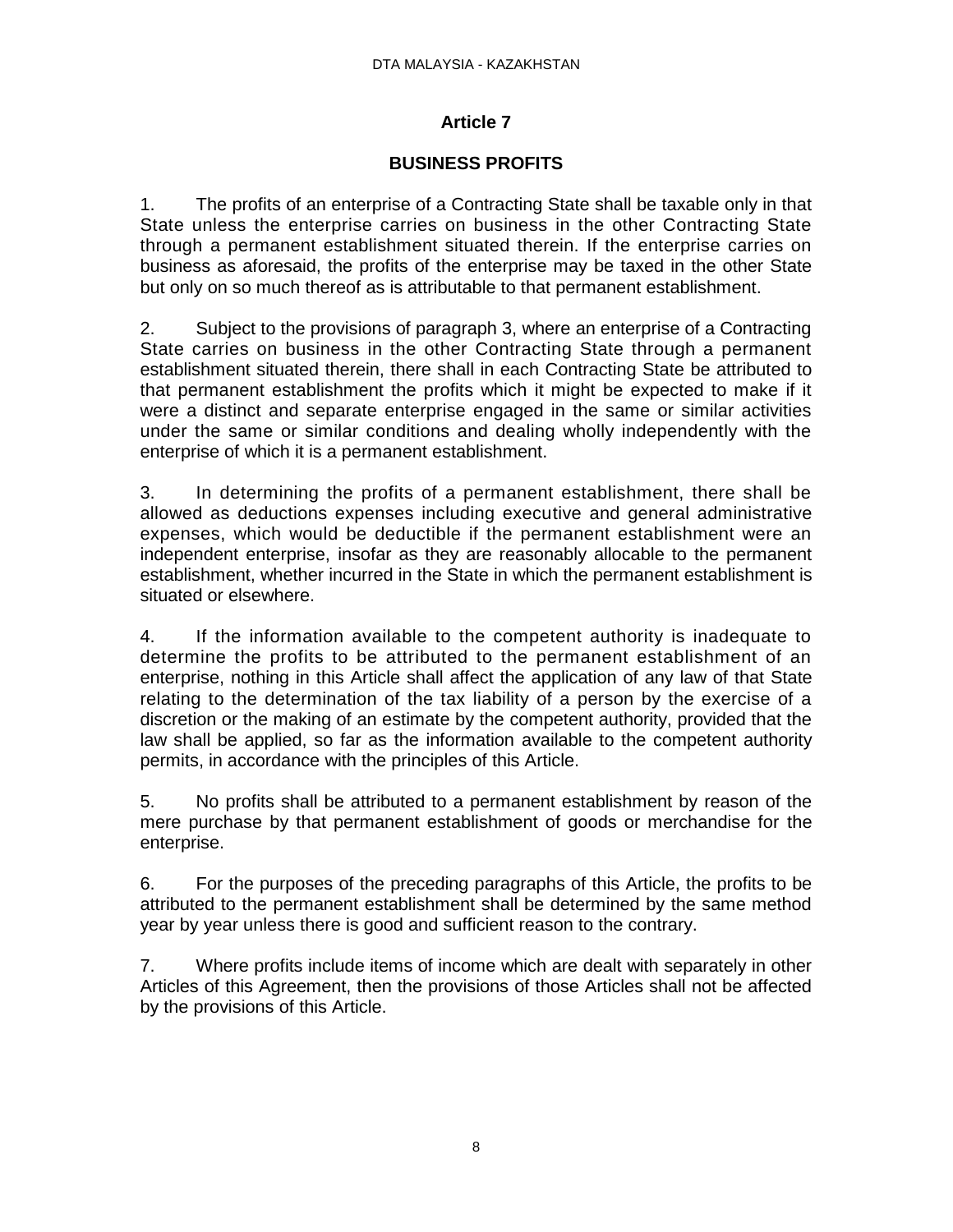# **SHIPPING AND AIR TRANSPORT**

1. Profits derived by an enterprise of Contracting State from the operation of ships or aircraft in international traffic shall be taxable only in that State.

2. Paragraph 1 shall also apply to the share of the profits from the operation of ships or aircraft derived by an enterprise of a Contracting State through participation in a pool, a joint business or an international operating agency.

# **Article 9**

# **ASSOCIATED ENTERPRISES**

- 1. Where :
	- a) an enterprise of a Contracting State participates directly or indirectly in the management, control or capital of an enterprise of the other Contracting State, or
	- b) the same persons participate directly or indirectly in the management, control or capital of an enterprise of a Contracting State and an enterprise of the other Contracting State,

and in either case conditions are made or imposed between the two enterprises in their commercial or financial relations which differ from those which would be made between independent enterprises, then any profits which would, but for those conditions, have accrued to one of the enterprises, but by reason of those conditions, have not so accrued, may be included in the profits of that enterprise and taxed accordingly.

2. Where a Contracting State includes in the profits of an enterprise of that State and taxes accordingly profits on which an enterprise of the other Contracting State has been charged to tax in that other State and the profits so included are profits which would have accrued to the enterprise of the first mentioned State if the conditions made between the two enterprises had been those which would have been made between independent enterprises, then that other State may make an appropriate adjustment to the amount of the tax charged therein on those profits. In determining such adjustment, due regard shall be had to the other provisions of this Agreement and the competent authorities of the Contracting States shall if necessary consult each other.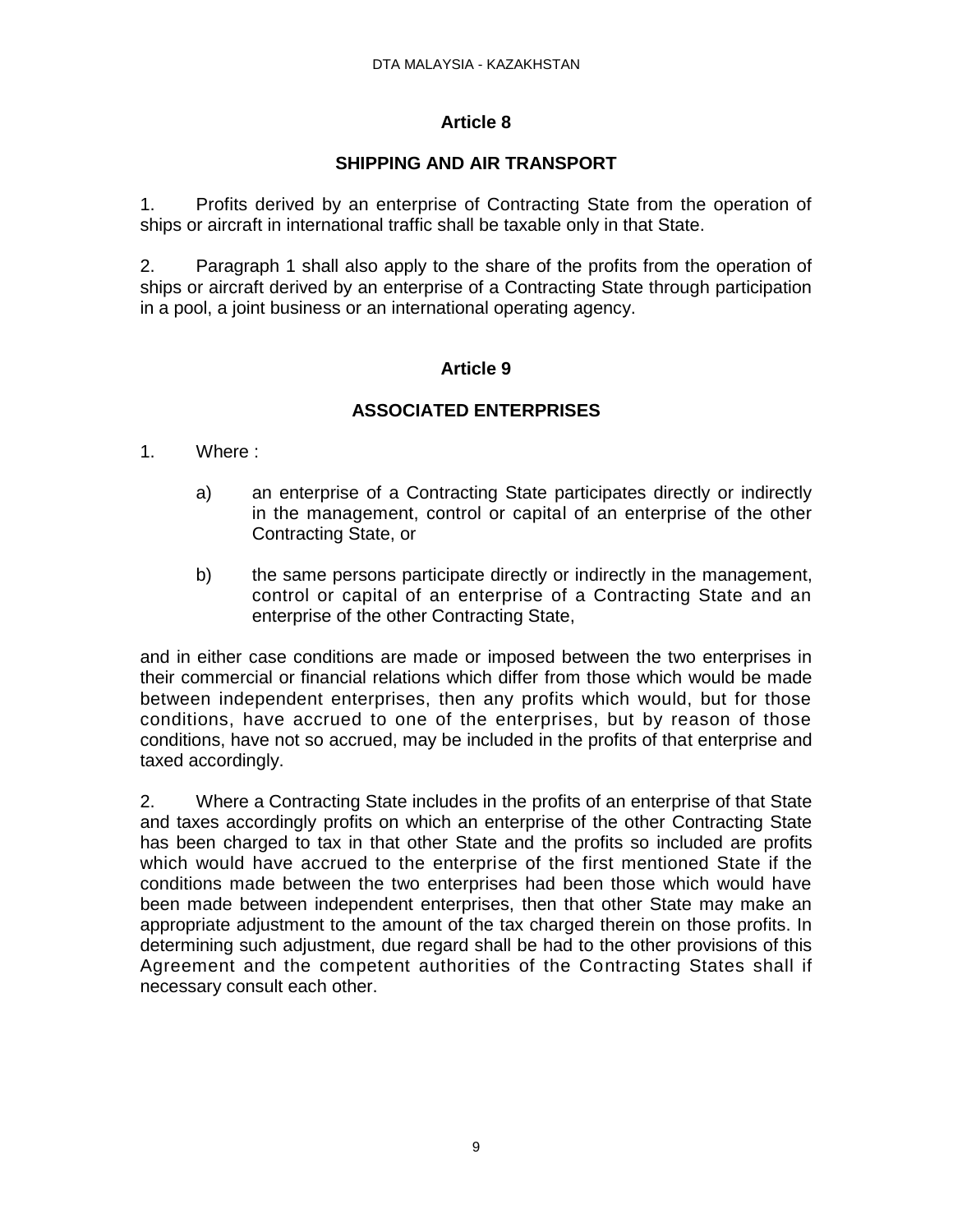### **DIVIDENDS**

1. Dividends paid by a company which is a resident of a Contracting State to a resident of the other Contracting State may be taxed in that other State.

2. However, such dividends may also be taxed in the Contracting State of which the company paying the dividends is a resident and according to the laws of that State, but if the beneficial owner of the dividends is a resident of the other Contracting State, tax so charged shall not exceed 10 per cent of the gross amount of the dividends.

This paragraph shall not affect the taxation of the company in respect of the profits out of which the dividends are paid.

3. The term "dividends" as used in this Article means income from shares or other rights, not being debt-claims, participating in profits, as well as income from other corporate rights which is subjected to the same taxation treatment as income from shares by the laws of the State of which the company making the distribution is a resident.

4. The provisions of paragraphs 1 and 2 shall not apply if the beneficial owner of the dividends, being a resident of a Contracting State, carries on business in the other Contracting State of which the company paying the dividends is a resident, through a permanent establishment or a fixed base situated therein, and the holding in respect of which the dividends are paid is effectively connected with such permanent establishment or a fixed base. In such case the provisions of Article 7 and Article 15 shall apply.

5. Where a company which is a resident of a Contracting State derives profits or income from the other Contracting State, that other State may not impose any tax on the dividends paid by the company, except insofar as such dividends are paid to a resident of that other State or insofar as the holding in respect of which the dividends are paid is effectively connected with a permanent establishment or a fixed base in that other State, nor subject the company's undistributed profits to a tax on undistributed profits, even if the dividends paid or the undistributed profits consist wholly or partly of profits or income arising in such other State.

6. Nothing in this Agreement shall be construed as preventing a Contracting State from imposing a special tax on the profits of a company attributable to a permanent establishment or a fixed base in that State, in addition to the tax which would be chargeable on the profits of a company which is a national of that State, provided that any additional tax shall not exceed 10 per cent of the amount of such profits which have not been subjected to such additional tax in previous taxation years. For the purpose of this provision, the profits shall be determined after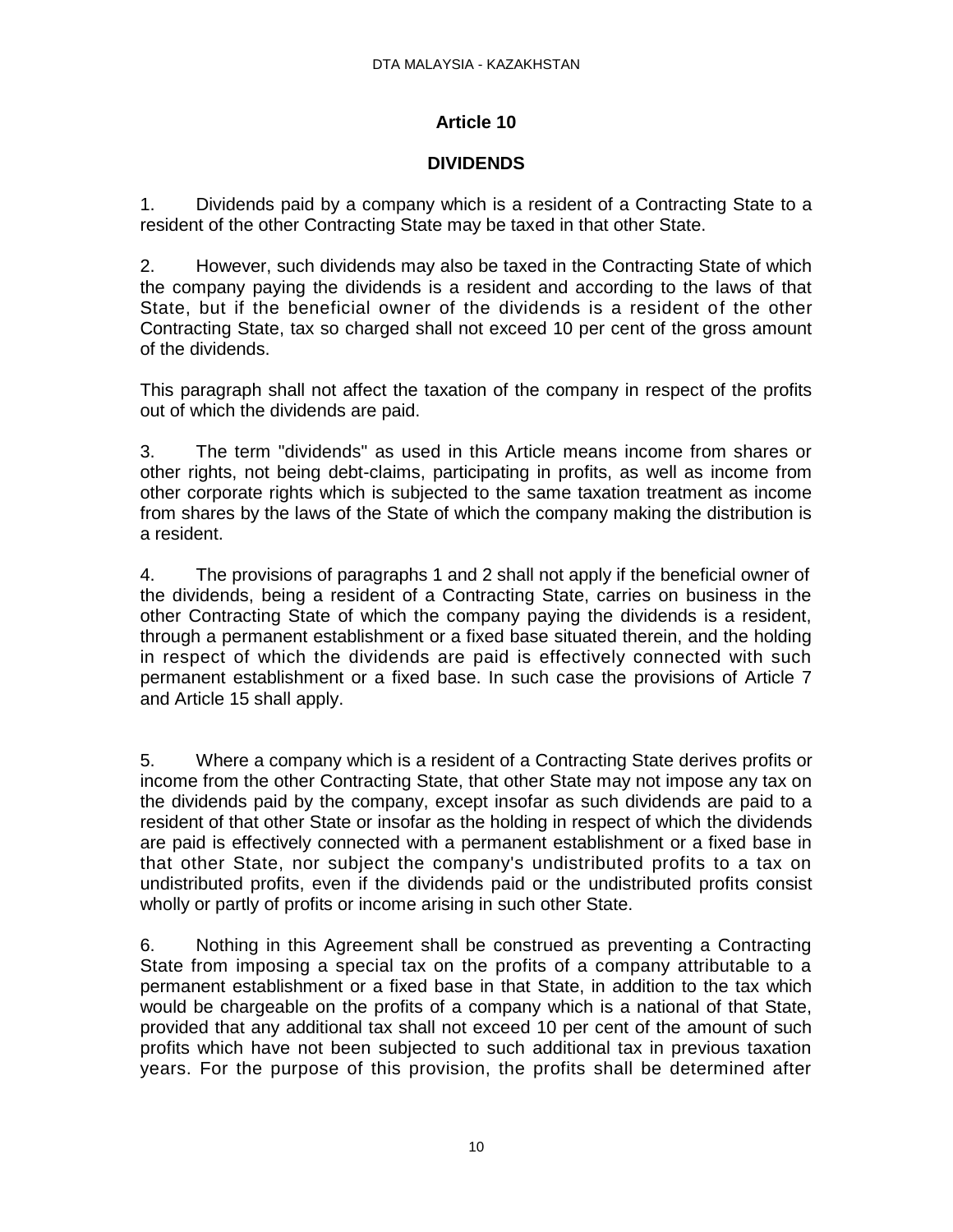deducting there from all taxes, other than the additional tax referred to in this paragraph, imposed in the Contracting State in which the permanent establishment or a fixed base exists.

# **Article 11**

# **INTEREST**

1. Interest arising in a Contracting State and paid to a resident of the other Contracting State may be taxed in that other State.

2. However, such interest may also be taxed in the Contracting State in which it arises and according to the laws of that State, but if the recipient and the beneficial owner of the interest is a resident of other Contracting State, the tax so charged shall not exceed 10 per cent of the gross amount of the interest.

- 3. Notwithstanding the provisions of paragraph 2:
	- a) interest arising in Kazakhstan shall be exempt from tax in Kazakhstan if it is paid or credited to:
		- (i) the Government of Malaysia;
		- (ii) the governments of the States of Malaysia;
		- (iii) the statutory bodies of Malaysia;
		- (iv) the local authorities of Malaysia;
		- (v) the Export-Import Bank of Malaysia Berhad;
		- (vi) the Bank Negara Malaysia; or
		- (vii) any other institutions wholly owned by the Government of Malaysia as may be agreed from time to time between the competent authorities of the Contracting States.
	- b) interest arising in Malaysia shall be exempt from tax in Malaysia if it is paid or credited to:
		- (i) the Government of the Republic of Kazakhstan;
		- (ii) the central authorities of Kazakhstan;
		- (iii) the statutory bodies of Kazakhstan;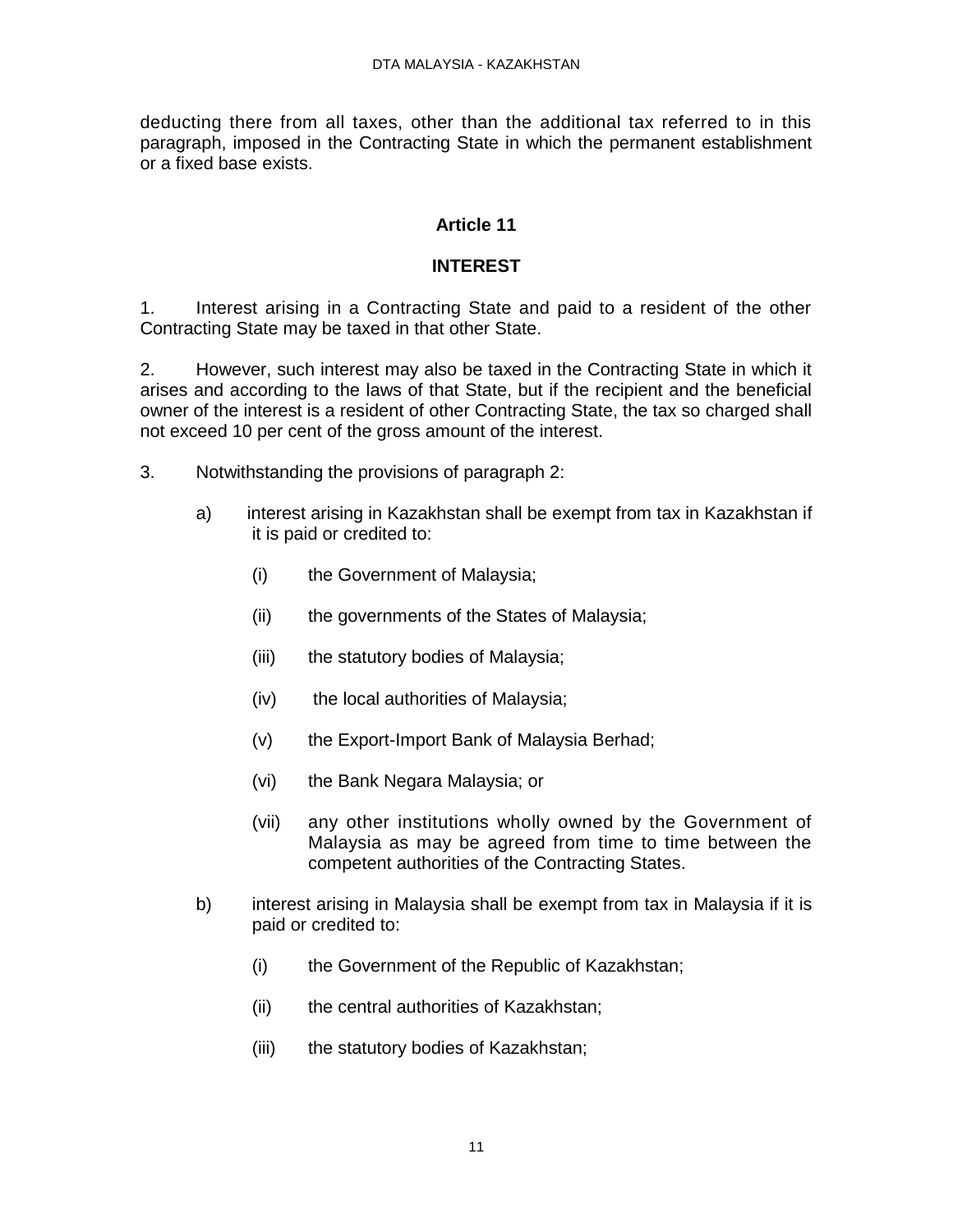- (iv) the local authorities of Kazakhstan;
- (v) the National Bank of Kazakhstan; or
- (vi) any other institutions wholly owned by the Government of Kazakhstan as may be agreed from time to time between the competent authorities of the Contracting States.

4. The term "interest" as used in this Article means income from debt-claims of every kind, whether or not secured by mortgage and whether or not carrying a right to participate in the debtor's profits, and in particular, income from government securities (in the case of Malaysia), income from state securities (in the case of Kazakhstan) and income from bonds or debentures, including premiums and prizes attaching to such securities, bonds or debentures.

5. The provisions of paragraphs 1 and 2 shall not apply if the beneficial owner of the interest, being a resident of a Contracting State, carries on business in the other Contracting State in which the interest arises, through a permanent establishment or a fixed base situated therein, and the debt-claim in respect of which the interest is paid is effectively connected with such permanent establishment or a fixed base. In such case the provisions of Article 7 and Article 15 shall apply.

6. Interest shall be deemed to arise in a Contracting State when the payer is a resident of that State. Where, however, the person paying the interest, whether he is a resident of a Contracting State or not, has in a Contracting State a permanent establishment or a fixed base in connection with which the indebtedness on which the interest is paid was incurred, and such interest is borne by such permanent establishment or a fixed base then such interest shall be deemed to arise in the State in which the permanent establishment or a fixed base is situated.

7. Where, by reason of a special relationship between the payer and the beneficial owner or between both of them and some other person, the amount of the interest, having regard to the debt-claim for which it is paid, exceeds the amount which would have been agreed upon by the payer and the beneficial owner in the absence of such relationship, the provisions of this Article shall apply only to the lastmentioned amount. In such case, the excess part of the payments shall remain taxable according to the laws of each Contracting State, due regard being had to the other provisions of this Agreement.

8. The provision of this Article shall not apply if it was the main purpose or one of the main purposes of any person concerned with the creation or assignment of the debt-claim in respect of which the interest is paid to take advantage of this Article by means of that creation or assignment.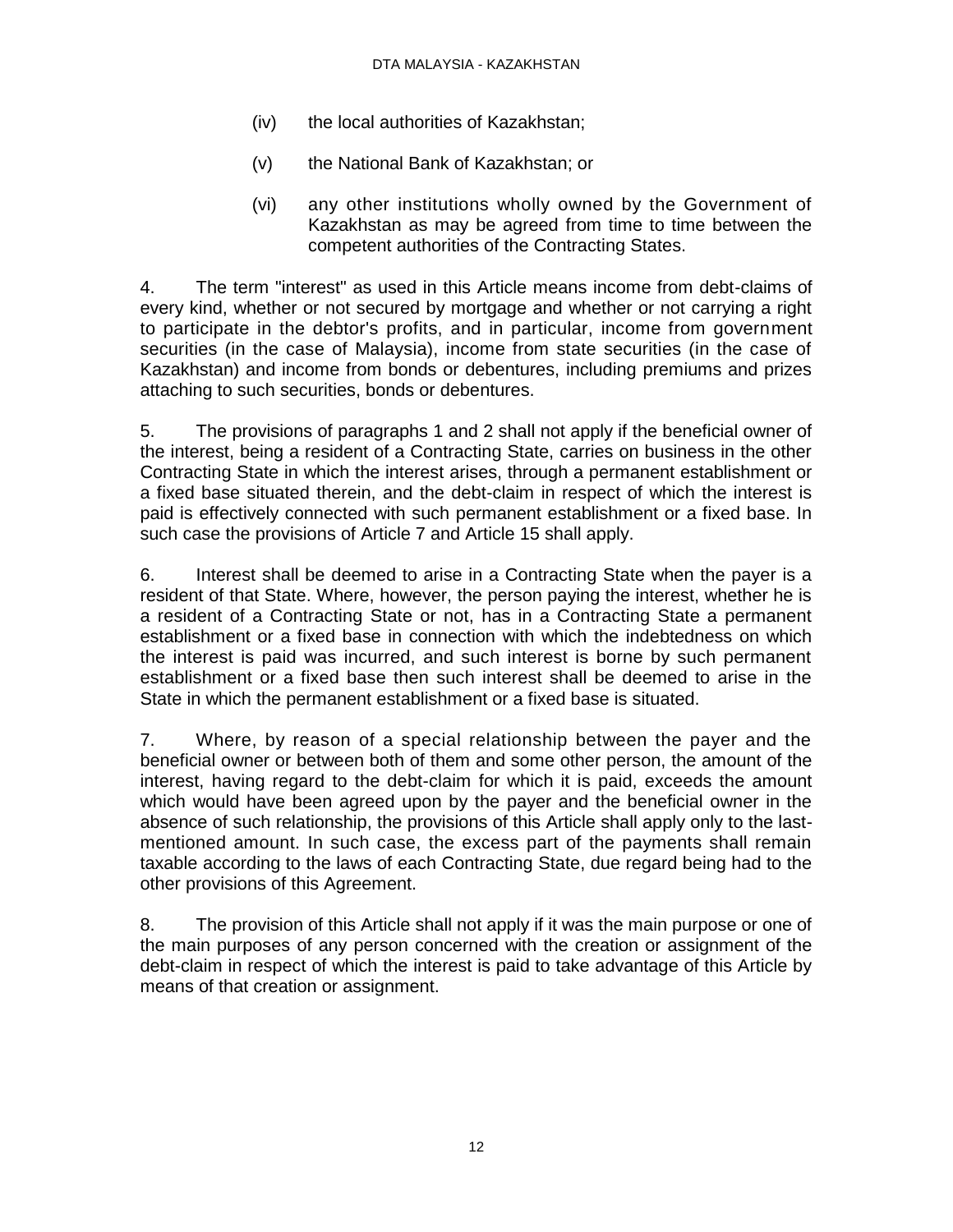### **ROYALTIES**

1. Royalties arising in a Contracting State and paid to a resident of the other Contracting State may be taxed in that other State.

2. However, such royalties may also be taxed in the Contracting State in which they arise and according to the laws of that State, but if the recipient and the beneficial owner of the royalties is a resident of the other Contracting State, the tax so charged shall not exceed 10 per cent of the gross amount of the royalties.

3. The term "royalties" as used in this Article means payments of any kind received as a consideration for the use of, or the right to use, any copyright of literary, artistic or scientific work including software, cinematograph films, or films or tapes for radio or television broadcasting, any patent, trade mark, design or model, plan, secret formula or process, or for the use of, or the right to use, industrial, commercial or scientific equipment, or for information (know-how) concerning industrial, commercial or scientific experience.

4. The provisions of paragraphs 1 and 2 shall not apply if the beneficial owner of the royalties, being a resident of a Contracting State, carries on business in the other Contracting State in which the royalties arise through a permanent establishment or a fixed base situated therein, and the right or property in respect of which the royalties are paid is effectively connected with such permanent establishment or a fixed base. In such case the provisions of Article 7 and Article 15 shall apply.

5. Royalties shall be deemed to arise in a Contracting State when the payer is a resident of that State. Where, however, the person paying the royalties, whether he is a resident of a Contracting State or not, has in a Contracting State a permanent establishment or a fixed base in connection with which the liability to pay the royalties was incurred, and such royalties are borne by such permanent establishment or a fixed base then such royalties shall be deemed to arise in the State in which the permanent establishment or a fixed base is situated.

6. Where, by reason of a special relationship between the payer and the beneficial owner or between both of them and some other person, the amount of the royalties, having regard to the use, right or information for which they are paid, exceeds the amount which would have been agreed upon by the payer and the beneficial owner in the absence of such relationship, the provisions of this Article shall apply only to the last-mentioned amount. In such case, the excess part of the payments shall remain taxable according to the laws of each Contracting State, due regard being had to the other provisions of this Agreement.

7. The provisions of this Article shall not apply if the main purpose or one of the main purposes of any person concerned with the creation or assignment of the rights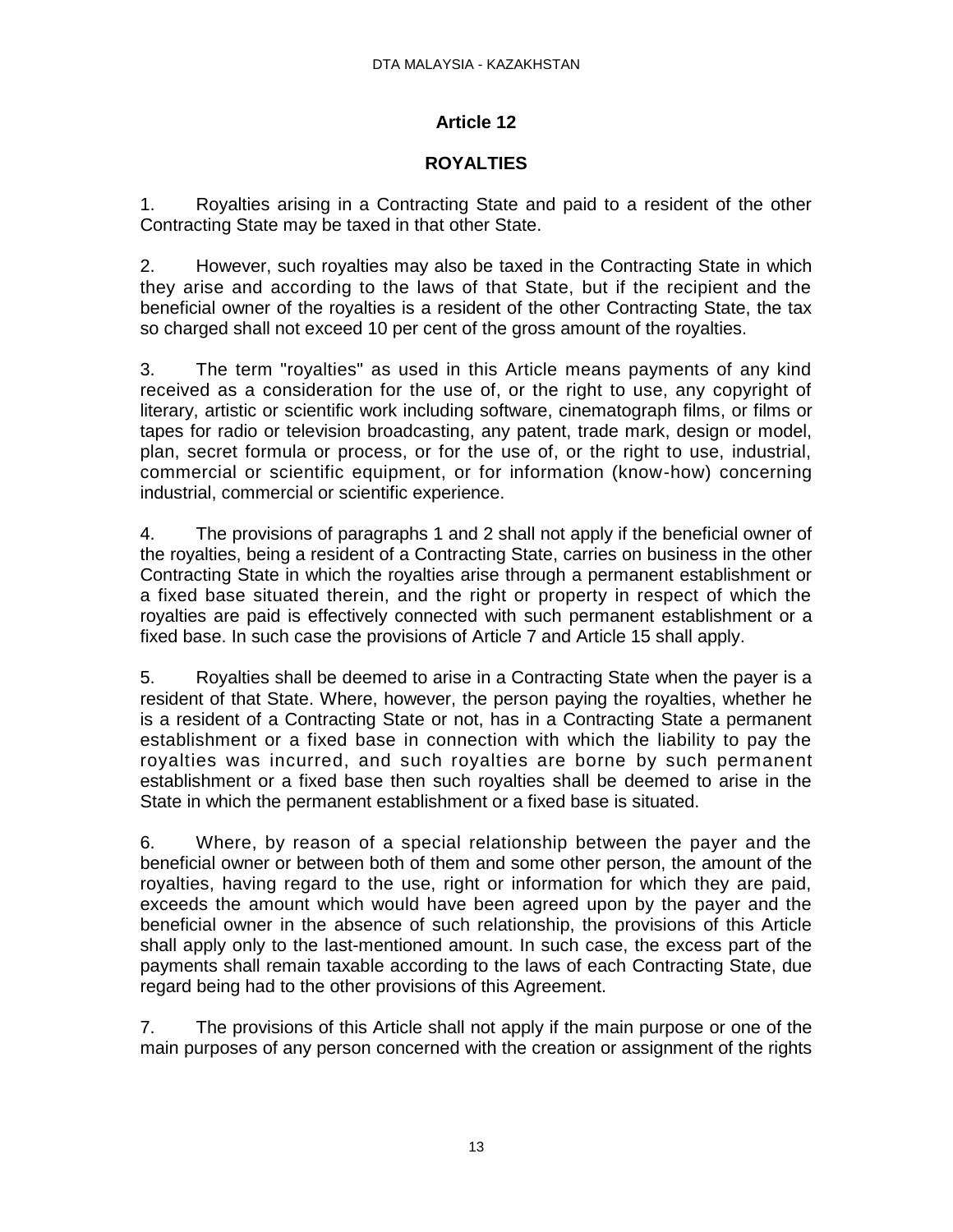in respect of which the royalties are paid to take advantage of this Article by means of that creation or assignment.

# **Article 13**

# **FEES FOR TECHNICAL SERVICES**

1. Fees for technical services arising in a Contracting State and paid to a resident of the other Contracting State may be taxed in that other State.

2. However, such fees for technical services may also be taxed in the Contracting State in which they arise and according to the laws of that State, but where the beneficial owner of the fees for technical services is a resident of the other Contracting State, the tax so charged shall not exceed 10 per cent of the gross amount of the fees for technical services.

3. The term "fees for technical services" as used in this Article means payments of any kind to any person, other than to an employee of the person making the payments, in consideration for any services of a technical, managerial or consultancy nature.

4. The provisions of paragraphs 1 and 2 shall not apply if the beneficial owner of the fees for technical services, being a resident of a Contracting State, carries on business in the other Contracting State in which the fees for technical services arise through a permanent establishment or a fixed base situated therein, or performs in that other State independent personal services, and the fees for technical services are effectively connected with such permanent establishment or fixed base. In such a case, the provisions of Article 7 or Article 15, as the case may be, shall apply.

5. Fees for technical services shall be deemed to arise in a Contracting State when the payer is a resident of that State. Where, however, the person paying the fees for technical services, whether he is a resident of a Contracting State or not, has in a Contracting State a permanent establishment or a fixed base in connection with which the obligation to pay the fees for technical services was incurred, and such fees for technical services are borne by such permanent establishment or a fixed base, then such fees for technical services shall be deemed to arise in the Contracting State in which the permanent establishment or a fixed base is situated.

6. Where, by reason of a special relationship between the payer and the beneficial owner or between both of them and some other person, the amount of the fees for technical services paid exceeds, for whatever reason, the amount which would have been agreed upon by the payer and the beneficial owner in the absence of such relationship, the provisions of this Article shall apply to the last-mentioned amount. In such case, the excess part of the payments shall remain taxable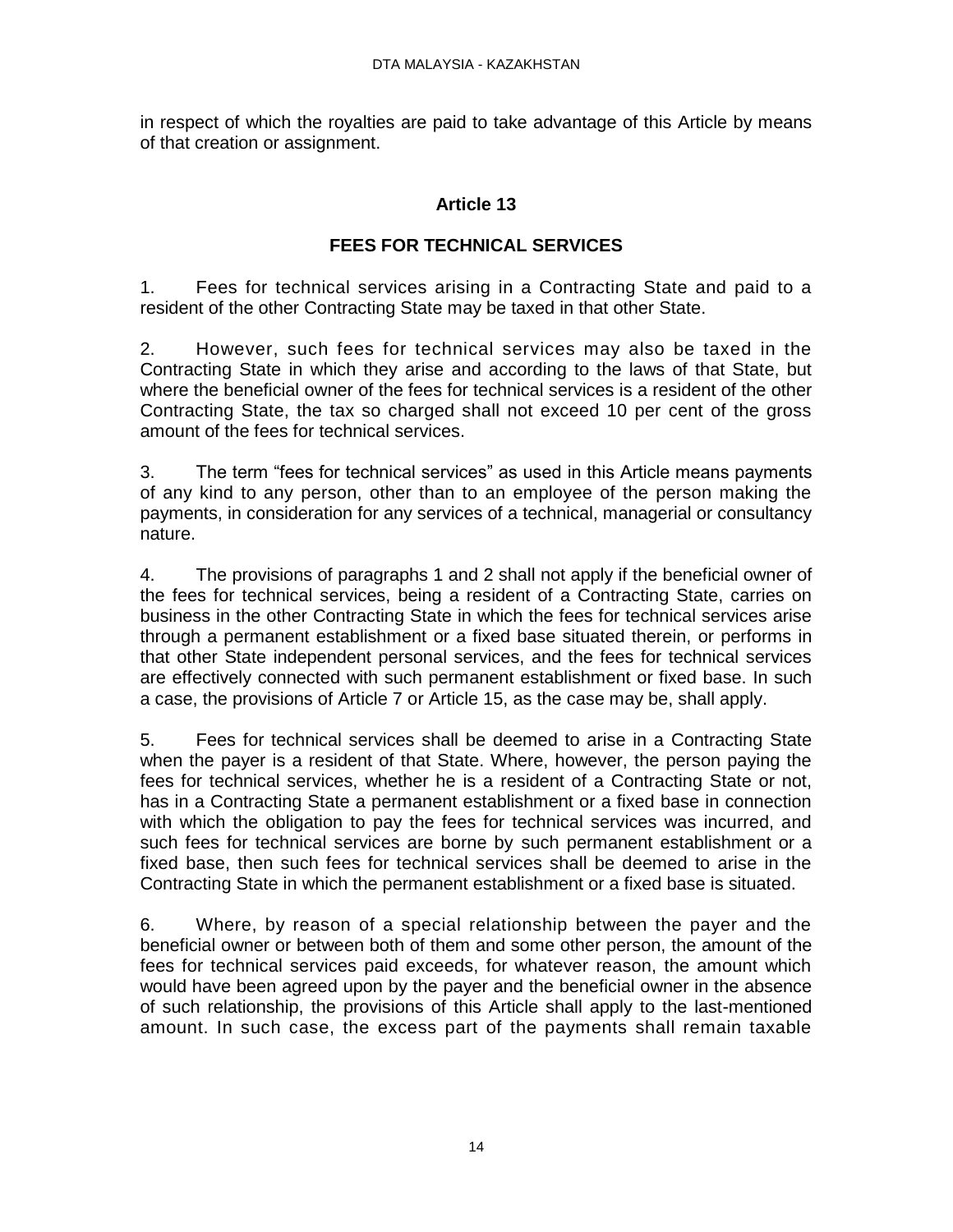according to the laws of each Contracting State, due regard being had to the other provisions of this Agreement.

# **Article 14**

### **GAINS FROM THE ALIENATION OF PROPERTY**

1. Gains derived by a resident of a Contracting State from the alienation of immovable property referred to in Article 6 and situated in the other Contracting State may be taxed in that other State.

- 2. Gains derived by a resident of a Contracting State from the alienation of:
	- a) shares deriving more than 50 per cent of their value directly or indirectly from immovable property situated in the other Contracting State may be taxed in that other State;
	- b) an interest in a partnership or trust the assets of which consist principally of immovable property situated in the other Contracting State, or of shares referred to in sub-paragraph (a) above, may be taxed in that other State.

3. Gains from the alienation of movable property forming part of the business property of a permanent establishment which an enterprise of a Contracting State has in the other Contracting State or of movable property available to a resident of a Contracting State in the other Contracting State for the purpose of performing independent personal services, including such gains from the alienation of such a permanent establishment (alone or with the whole enterprise) or a fixed base, may be taxed in that other State.

4. Gains derived by a resident of Contracting State from the alienation of ships or aircraft operated in international traffic, or movable property pertaining to the operation of such ships or aircraft, shall be taxable only in that Contracting State.

5. Gains from the alienation of any property other than that referred to in the preceding paragraphs of this Article, shall be taxable only in the Contracting State of which the alienator is a resident.

### **Article 15**

### **INDEPENDENT PERSONAL SERVICES**

1. Subject to the provisions of Article 13, income derived by an individual who is a resident of a Contracting State from the performance of professional services or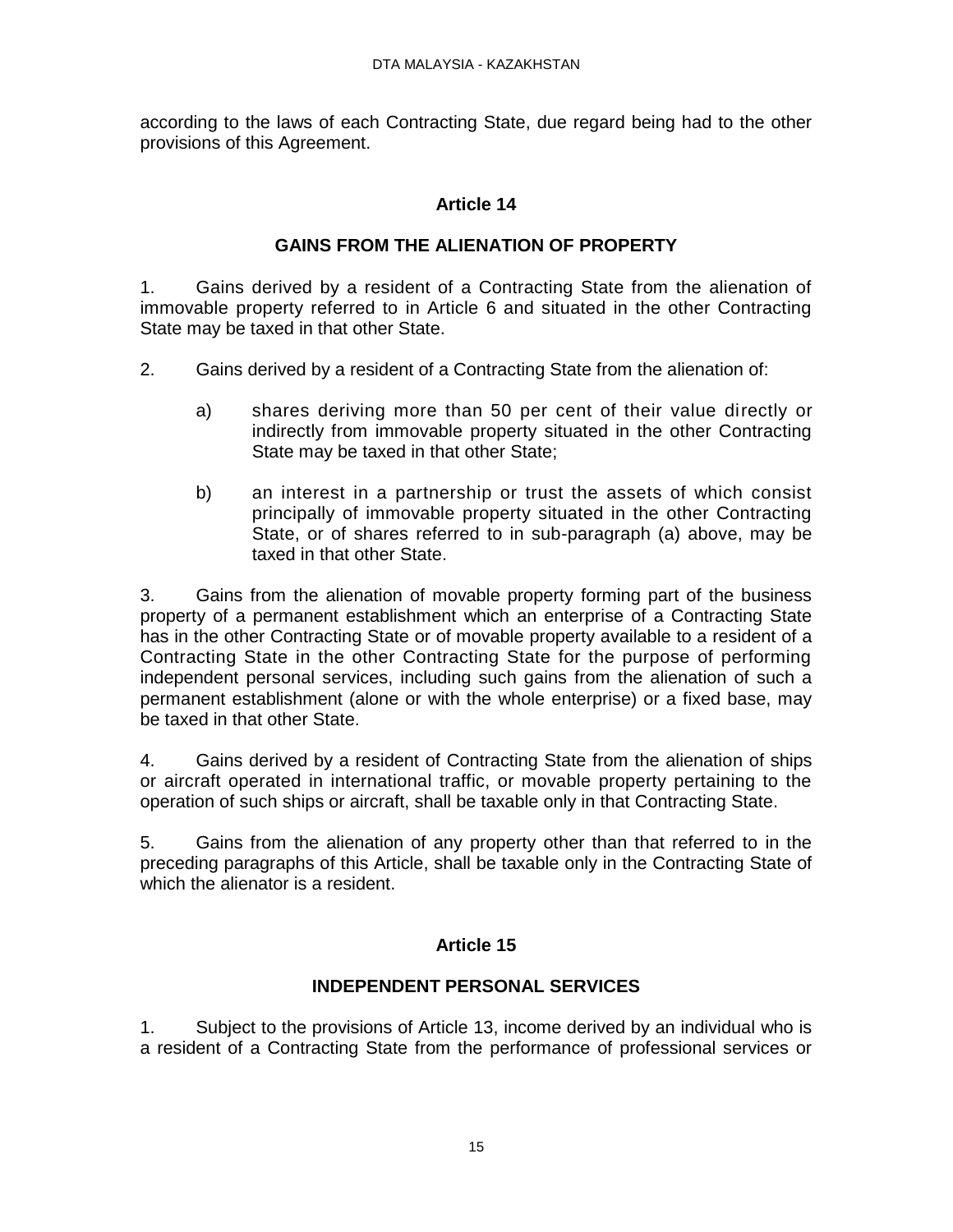other activities of an independent character shall be taxable only in that State, unless:

- a) such services are performed or were performed in the other Contracting State and the income is attributable to a fixed base which the individual has or had regularly available to him in that other State; or
- b) if the stay in the other Contracting State is for a period or periods amounting to or exceeding in the aggregate 183 days in any twelvemonth period.

In that case, only so much of the income as is derived from his activities performed in that other State may be taxed in that other State.

2. The term "professional services" includes especially independent scientific, literary, artistic, educational or teaching activities as well as the independent activities of physicians, lawyers, engineers, architects, dentists and accountants.

### **Article 16**

### **DEPENDENT PERSONAL SERVICES**

1. Subject to the provisions of Articles 17, 19, 20 and 21, salaries, wages and other similar remuneration derived by a resident of a Contracting State in respect of an employment shall be taxable only in that State unless the employment is exercised in the other Contracting State. If the employment is so exercised, such remuneration as is derived there from may be taxed in that other State.

2. Notwithstanding the provisions of paragraph 1, remuneration derived by a resident of a Contracting State in respect of an employment exercised in the other Contracting State shall be taxable only in the first-mentioned State if:

- a) the recipient is present in the other State for a period or periods not exceeding in the aggregate 183 days in any twelve month period commencing or ending in the calendar year concerned, and
- b) the remuneration is paid by, or on behalf of, an employer who is not a resident of the other State; and
- c) the remuneration is not borne by a permanent establishment which the employer has in the other State.

3. Notwithstanding the preceding provisions of this Article, remuneration in respect of an employment exercised aboard a ship or aircraft operated in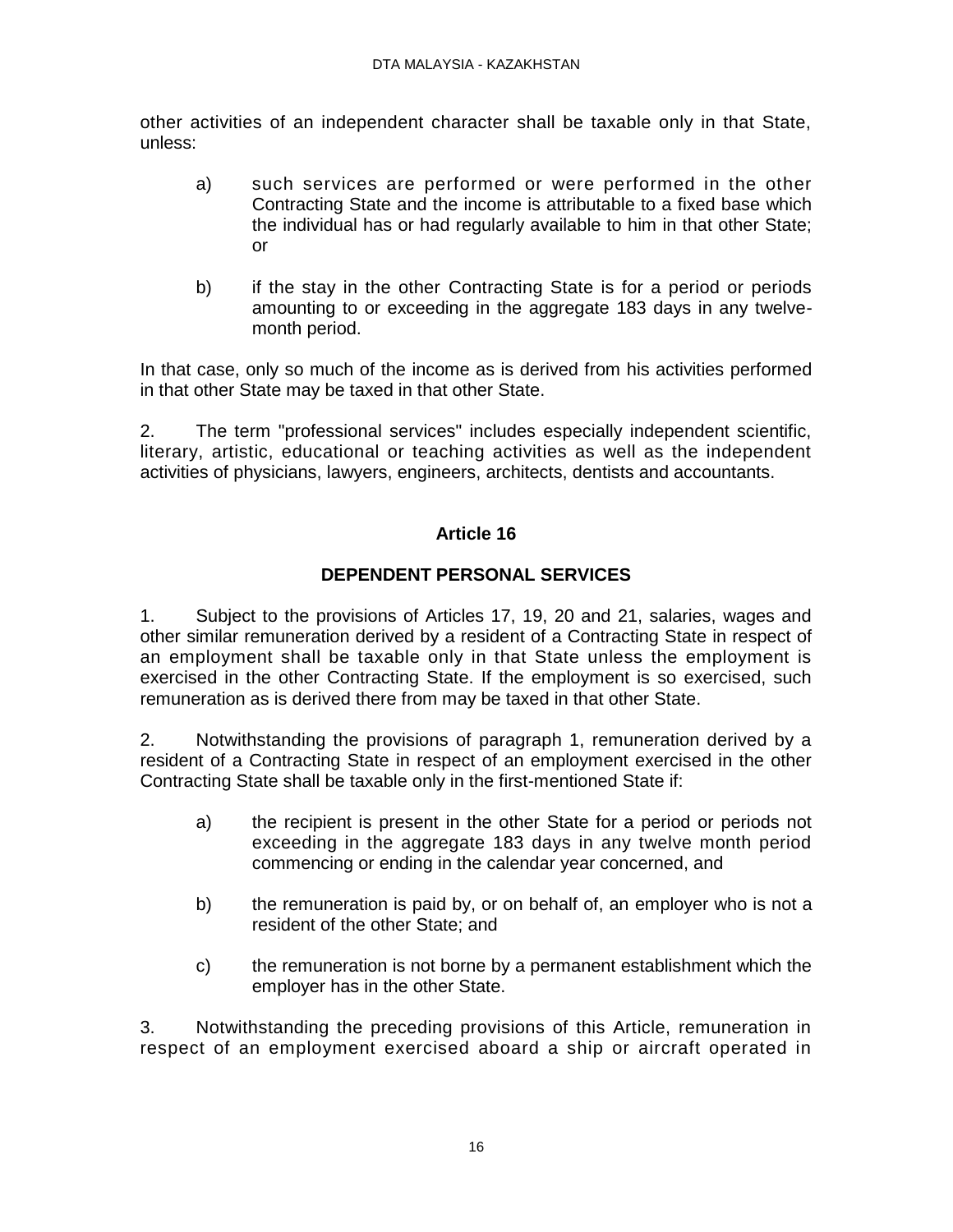international traffic by an enterprise of a Contracting State may be taxed in that State.

### **Article 17**

#### **DIRECTORS' FEES**

Directors' fees and other similar payments derived by a resident of a Contracting State in his capacity as a member of the board of directors or similar organ of a company which is a resident of the other Contracting State may be taxed in that other State.

### **Article 18**

### **ARTISTES AND SPORTSMEN**

1. Notwithstanding the provisions of Articles 7, 15 and 16, income derived by a resident of a Contracting State as an entertainer, such as a theatre, motion picture, radio or television artiste, or a musician, or as a sportsman, from his personal activities as such exercised in the other Contracting State, may be taxed in that other State.

2. Where income in respect of personal activities exercised by an entertainer or a sportsman in his capacity as such accrues not to the entertainer or sportsman himself but to another person, that income may, notwithstanding the provisions of Articles 7, 15 and 16, be taxed in the Contracting State in which the activities of the entertainer or sportsman are exercised.

3. The provisions of paragraphs 1 and shall not apply to remuneration or profits derived from activities exercised in a Contracting State if the visit to that State is directly or indirectly supported wholly or substantially from the public funds of the other Contracting State, a political subdivision, central and local authorities or a statutory body thereof.

### **Article 19**

# **PENSIONS AND ANNUITIES**

1. Subject to the provisions of paragraph 2 of Article 20, pensions and other similar remuneration paid to a resident of a Contracting State in consideration of past employment and any annuity paid to such a resident shall be taxable only in that State.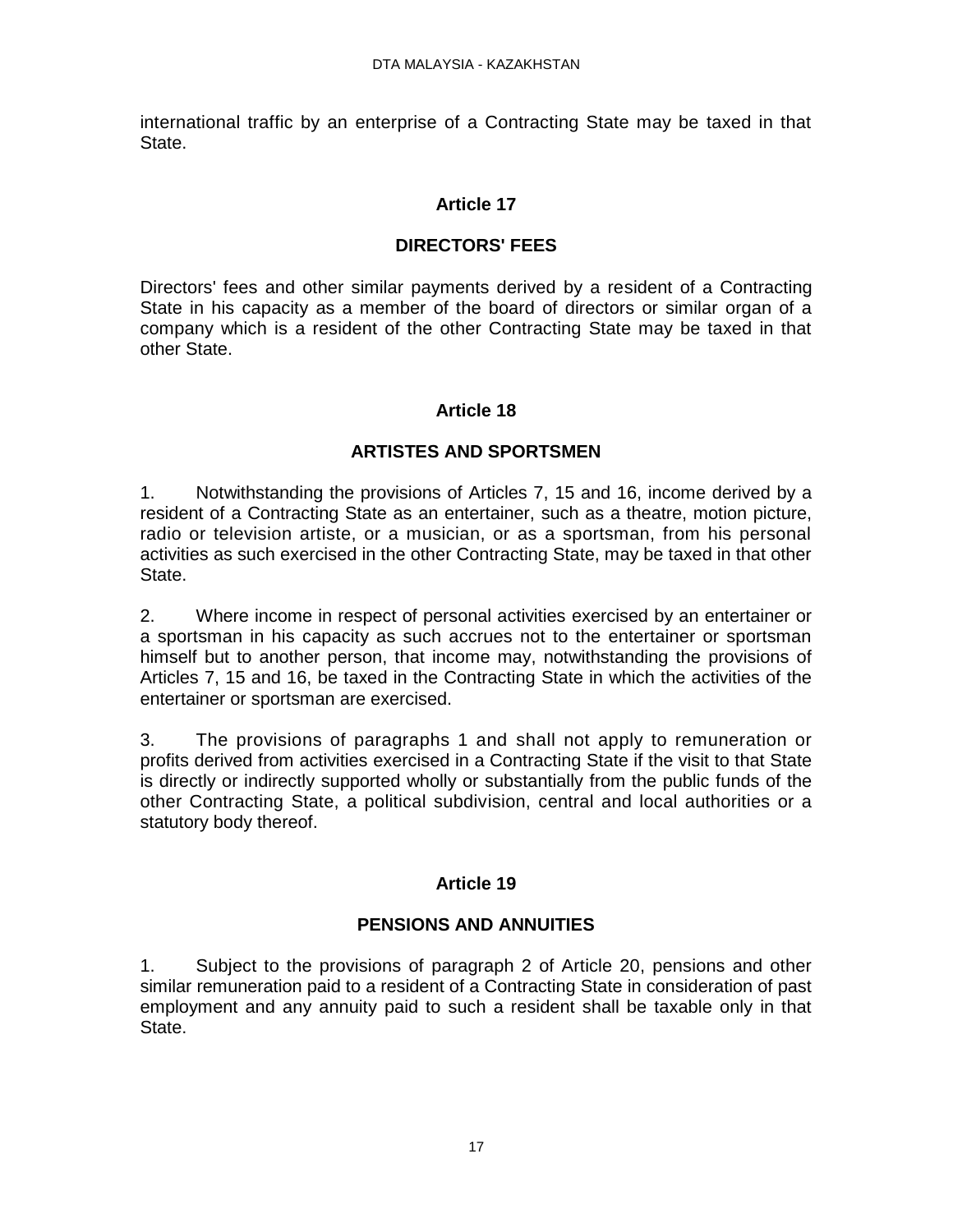2. The term "annuity" means a stated sum payable to an individual periodically at stated times during his life or during a specified or ascertainable period of time under an obligation to make the payments in return for adequate and full consideration in money or money's worth.

#### **Article 20**

#### **GOVERNMENT SERVICE**

- 1. a) Salaries, wages and other similar remuneration, other than a pension, paid by a Contracting State or a political subdivision or central and local authorities or a statutory body thereof to an individual in respect of services rendered to that State or political subdivision or central and local authorities or statutory body thereof shall be taxable only in that State.
	- b) However, such salaries, wages and other similar remuneration shall be taxable only in the other Contracting State if the services are rendered in that State and the individual is a resident of that State who:
		- (i) is a national of that State; or
		- (ii) did not become a resident of that State solely for the purpose of rendering the services.

2. Any pension paid by, or out of funds created by, a Contracting State or a political subdivision or central and local authorities or a statutory body thereof to an individual in respect of services rendered to that State or political subdivision, central and local authority or statutory body shall be taxable only in that State.

3. The provisions of Articles 16, 17 and 19 shall apply to salaries, wages and other similar remuneration and to pensions, in respect of services rendered in connection with a business carried on by a Contracting State or a political subdivision or central and local authorities or a statutory body thereof.

# **Article 21**

### **STUDENTS AND TRAINEES**

An individual who is a resident of a Contracting State immediately before making a visit to the other Contracting State and is temporarily present in the other State solely: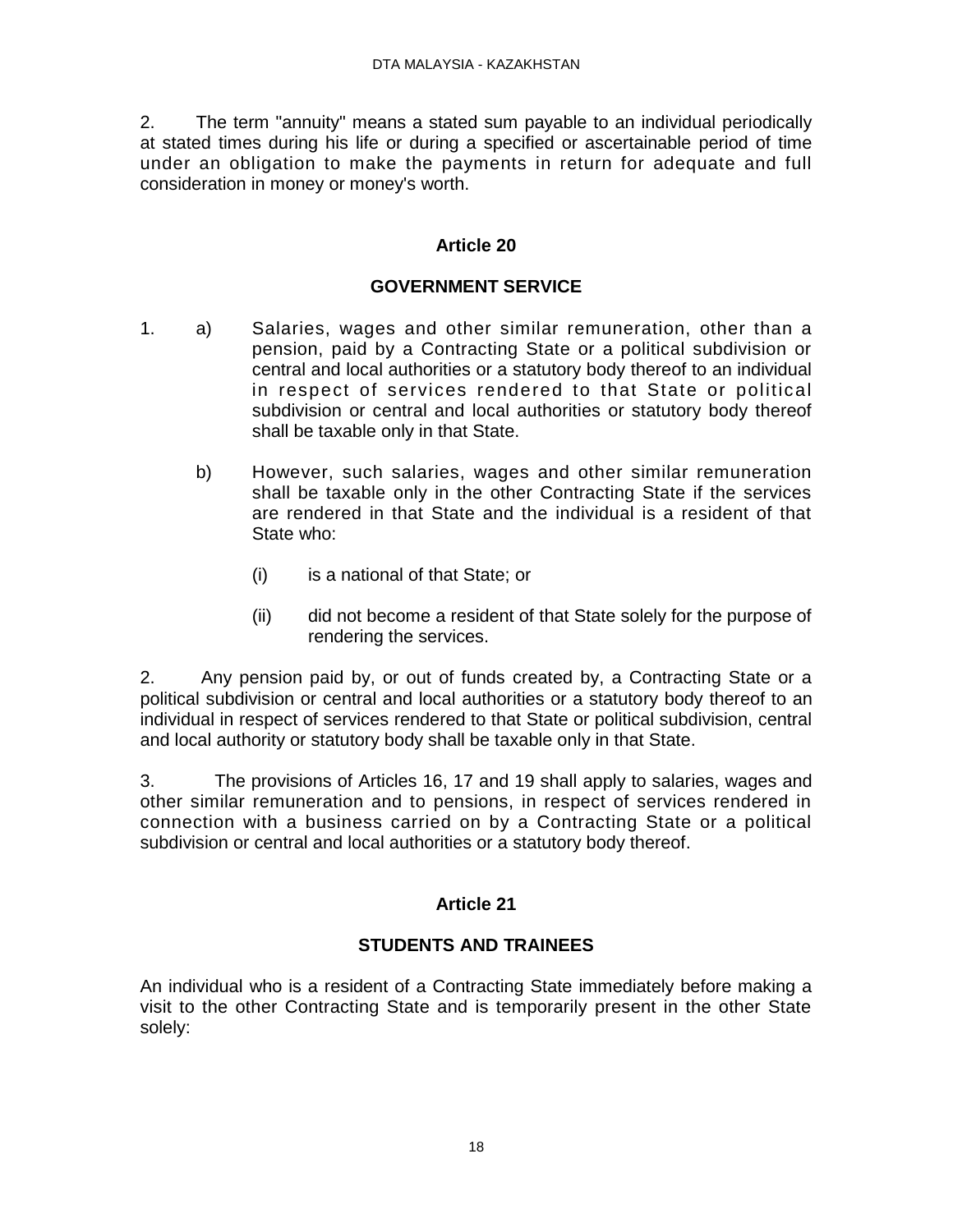- a) as a student at a recognized university, college, school or other similar recognized educational institution in that other State;
- b) as a business or technical apprentice; or
- c) as a recipient of a grant, allowance or award for the primary purpose of study, research or training from the Government of either State or from a scientific, educational, religious or charitable organization or under a technical assistance program entered into by the Government of either State,

shall be exempted from tax in that other State on:

- (i) all remittances from abroad for the purposes of his maintenance, education, study, research or training; and
- (ii) the amount of such grant, allowance or award,

or whichever is applicable.

### **Article 22**

### **OTHER INCOME**

Items of income of a resident of a Contracting State which are not expressly mentioned in the foregoing Articles of this Agreement shall be taxable only in that Contracting State except that if such income is derived from sources in the other Contracting State, it may also be taxed in that other State.

### **Article 23**

### **ELIMINATION OF DOUBLE TAXATION**

1. Subject to the laws of Kazakhstan regarding the allowance as a credit against Kazakhstan tax of tax payable in any country other than Kazakhstan, the Malaysian tax payable under the laws of Malaysia and in accordance with this Agreement by a resident of Kazakhstan in respect of income derived from Malaysia shall be allowed as a credit against Kazakhstan tax payable in respect of that income. The credit shall not, however, exceed that part of the Kazakhstan tax, as computed before the credit is given, which is appropriate to such item of income.

2. For the purposes of paragraph 1, the term "Malaysian tax payable" shall be deemed to include Malaysian tax which would, under the laws of Malaysia and in accordance with this Agreement, have been payable on any income derived from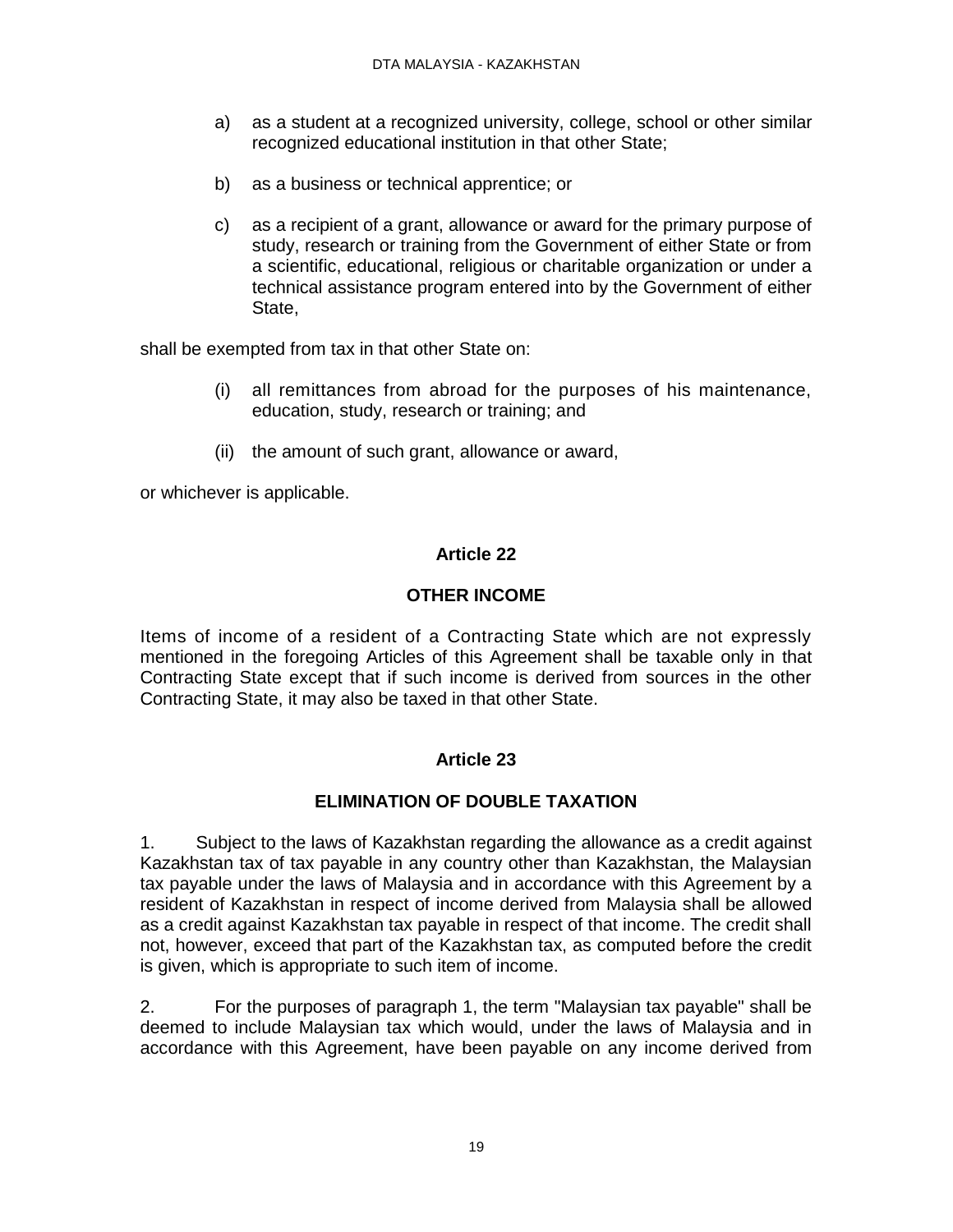sources in Malaysia had the income not been taxed at a reduced rate or exempted from Malaysian tax in accordance with the provisions of this Agreement and the special incentives under the Malaysian laws for the promotion of economic development of Malaysia which were in force on the date of signature of this Agreement or any other provisions which may subsequently be introduced in Malaysia in modification of, or in addition to, those laws so far as they are agreed by the competent authorities of the Contracting States to be of a substantially similar character.

3. Subject to the laws of Malaysia regarding the allowance as a credit against Malaysian tax of tax payable in any country other than Malaysia, the Kazakhstan tax payable under the laws of Kazakhstan and in accordance with this agreement by a resident of Malaysia in respect of income derived from Kazakhstan shall be allowed as a credit against Malaysian tax payable in respect of that income. The credit shall not, however, exceed that part of the Malaysian tax, as computed before the credit is given, which is appropriate to such item of income.

4. For the purposes of paragraph 3, the term "Kazakhstan tax payable" shall be deemed to include Kazakhstan tax which would, under the laws of Kazakhstan and in accordance with this Agreement, have been payable on any income derived from sources in Kazakhstan had the income not been taxed at a reduced rate or exempted from Kazakhstan tax in accordance with the provisions of this Agreement and the special incentives under the Kazakhstan laws for the promotion of economic development of Kazakhstan which were in force on the date of signature of this Agreement or any other provisions which may subsequently be introduced in Kazakhstan in modification of, or in addition to, those laws so far as they are agreed by the competent authorities of the Contracting States to be of a substantially similar character.

### **Article 24**

### **NON-DISCRIMINATION**

1. Nationals of a Contracting State shall not be subjected in the other Contracting State to any taxation or any requirement connected therewith, which is other or more burdensome than the taxation and connected requirements to which nationals of that other State in the same circumstances, in particular with respect to residence, are or may be subjected.

2. The taxation of a permanent establishment which an enterprise of a Contracting State has in the other Contracting State shall not be less favorably levied in that other State than the taxation levied on enterprises of that other State carrying on the same activities.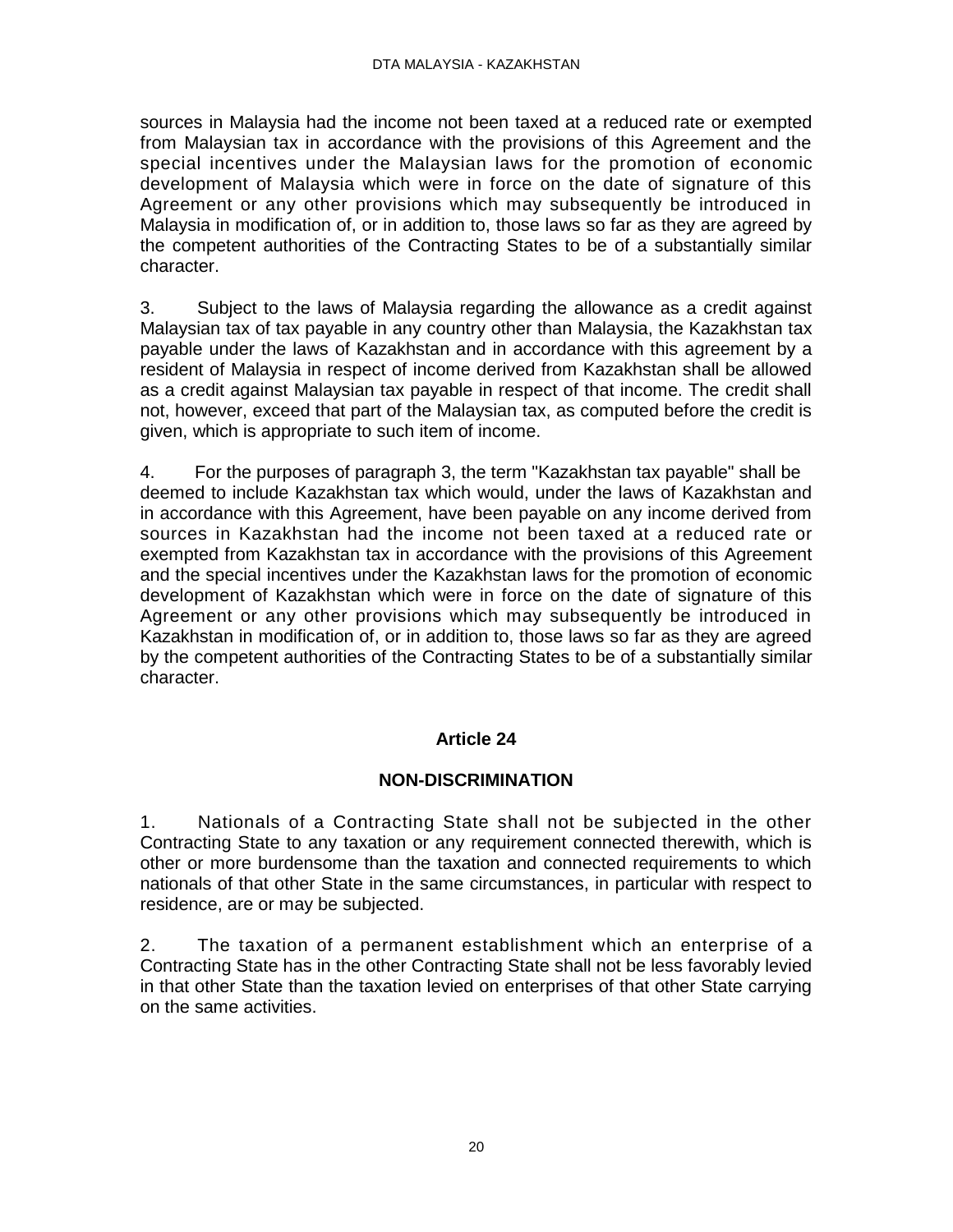3. Except where the provisions of paragraph 1 of Article 9, paragraph 7 of Article 11, or paragraph 6 of Article 12 apply, interest, royalties and other disbursements paid by an enterprise of a Contracting State to a resident of the other Contracting State shall, for the purpose of determining the taxable profits of such enterprise, be deductible under the same conditions as if they had been paid to a resident of the first-mentioned State. Similarly, any debts of an enterprise of a Contracting State to a resident of the other Contracting State shall, for the purpose of determining the taxable capital of such enterprise, be deductible under the same conditions as if they had been contracted to a resident of the first-mentioned State.

4. Enterprises of a Contracting State, the capital of which is wholly or partly owned or controlled, directly or indirectly, by one or more residents of the other Contracting State, shall not be subjected in the first-mentioned State to any taxation or any requirement connected therewith which is other or more burdensome than the taxation and connected requirements to which other similar enterprises of the firstmentioned State are or may be subjected.

5. The provisions of this Article shall not be construed as obliging a Contracting State to grant to residents of the other Contracting State any personal allowances, reliefs and reductions for taxation purposes on account of civil status or family responsibilities which it grants to its own residents.

# **Article 25**

### **MUTUAL AGREEMENT PROCEDURE**

1. Where a person considers that the actions of one or both of the Contracting States result or will result for him in taxation not in accordance with the provisions of this Agreement, he may, irrespective of the remedies provided by the domestic law of those States, present his case to the competent authority of the Contracting State he is a resident of or, if his case comes under paragraph 1 of Article 24, to that of the Contracting State he is a national of. The case must be presented within three years from the first notification of the action resulting in taxation not in accordance with the provisions of the Agreement.

2. The competent authority shall endeavor, if the objection appears to it to be justified and if it is not itself able to arrive at a satisfactory solution, to resolve the case by mutual agreement with the competent authority of the other Contracting State, with a view to the avoidance of taxation which is not in accordance with the Agreement.

3. The competent authorities of the Contracting States shall endeavor to resolve by mutual agreement any difficulties or doubts arising as to the interpretation or application of the Agreement. They may also consult together for the elimination of double taxation in cases not provided for in the Agreement.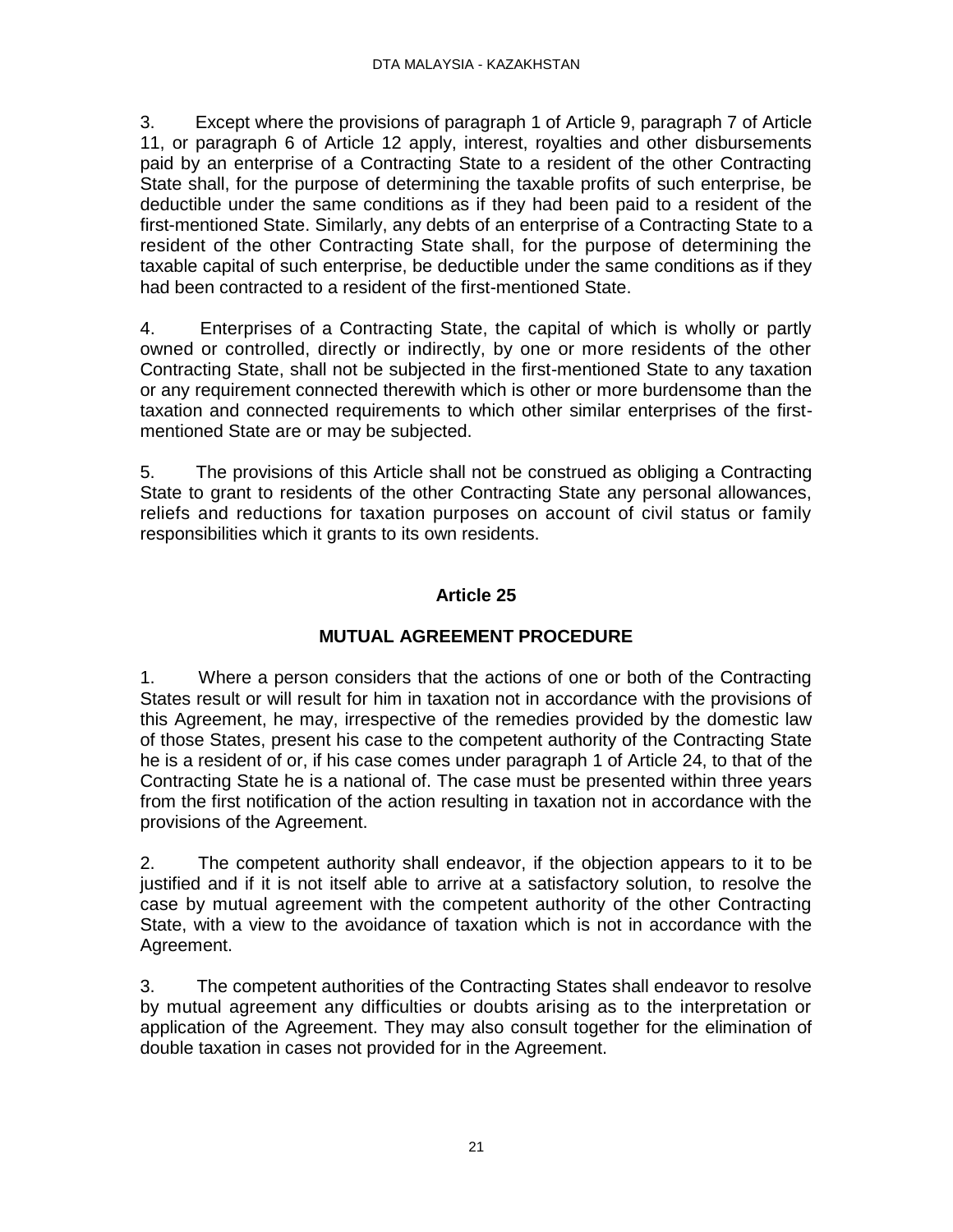4. The competent authorities of the Contracting States may communicate with each other directly for the purpose of reaching an agreement in the preceding paragraphs.

### **Article 26**

# **EXCHANGE OF INFORMATION**

1. The competent authorities of the Contracting States shall exchange such information as is necessary for carrying out the provisions of this Agreement or for the prevention or detection of evasion or avoidance of taxes covered by this Agreement. Any information so exchanged shall be treated as secret and shall be disclosed only to persons or authorities (including a court or reviewing authority) concerned with the assessment, collection, enforcement or prosecution in respect of, or the determination of appeals in relation to, the taxes which are subject of this Agreement.

2. In no case shall the provisions of paragraph 1 be construed so as to impose on a Contracting State the obligation:

- a) to carry out administrative measures at variance with the laws and administrative practice of that or of the other Contracting State;
- b) to supply particulars which is not obtainable under the laws or in the normal course of the administration of that or of the other Contracting State;
- c) to supply information which would disclose any trade, business, industrial, commercial or professional secret or trade process, or information, the disclosure of which would be contrary to public policy.

# **Article 27**

### **MEMBERS OF DIPLOMATIC MISSIONS AND CONSULAR POSTS**

Nothing in this Agreement shall affect the fiscal privileges of members of diplomatic missions or consular posts under the general rules of international law or under the provisions of special international agreements.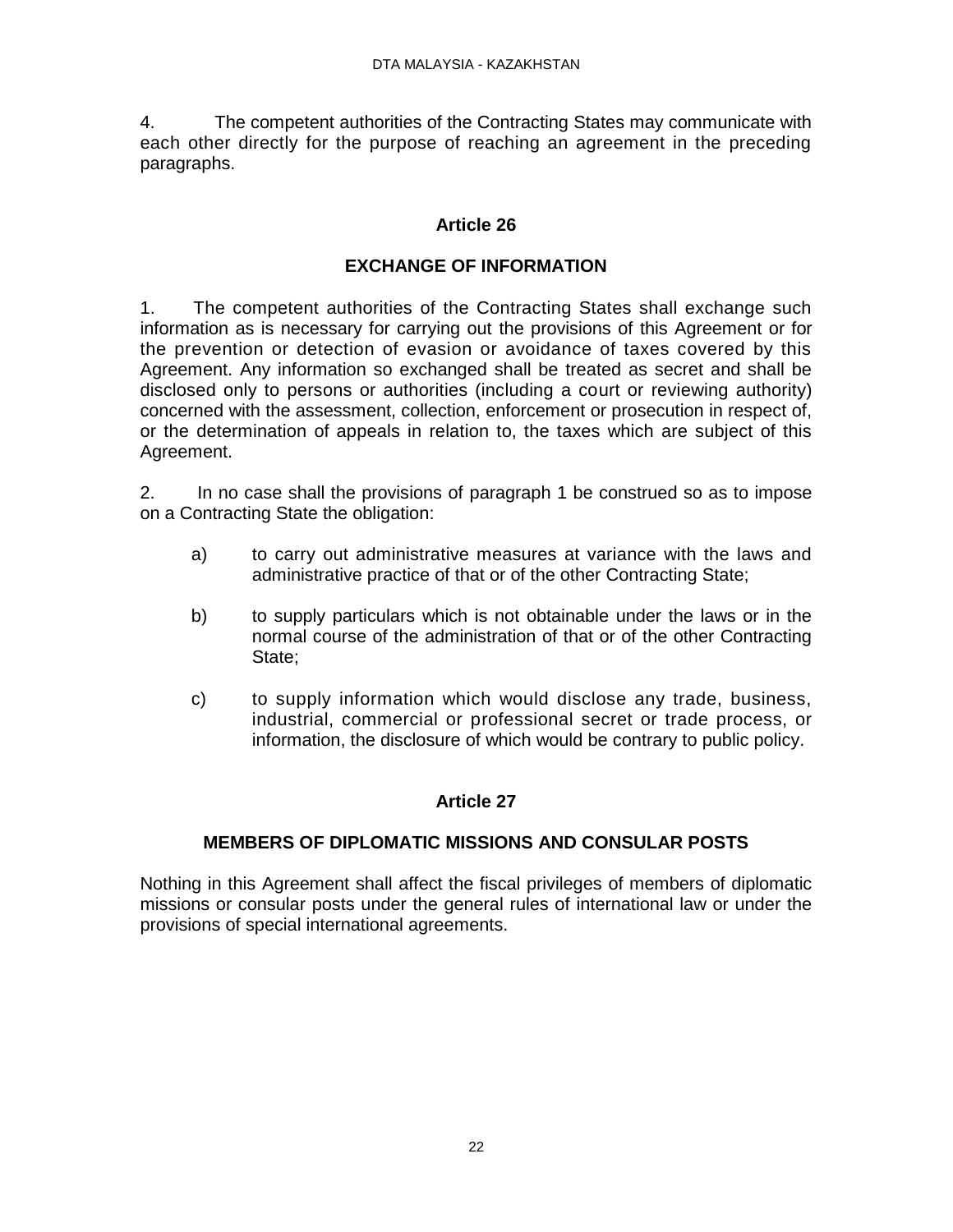### **REVISION, MODIFICATION AND AMENDMENT**

Either Contracting State may request in writing a revision, modification or amendment of all or any part of this Agreement. Any revision, modification or amendment mutually agreed to by the Contracting States shall be by way of a Protocol and shall form an integral part of this Agreement. Any revision, modification or amendment shall not prejudice the rights and obligations arising from or based on this Agreement prior or up to the date of such revision, modification or amendment. Such revision, modification or amendment shall come into force on the 30th day after date of the latter notification indicating that both Contracting States have complied with the domestic legal procedures required in each State for its entry into force.

# **Article 29**

# **ENTRY INTO FORCE**

1. This Agreement shall enter into force on the 30th day after date of the latter notification indicating that both Contracting States have complied with the domestic legal procedures required in each State for its entry into force.

- 2. The Agreement shall apply:
	- a) in Kazakhstan:
		- (i) in respect to taxes withheld at source, to income derived on or after the first day of January in the calendar year following the year in which this Agreement enters into force; and
		- (ii) with regard to other taxes, in respect to taxable years beginning on or after the first day of January of the second calendar year following the year in which this Agreement enters into force.
	- b) in Malaysia:
		- (i) in respect of Malaysian tax, other than petroleum income tax, to tax chargeable for any year of assessment beginning on or after the first day of January in the calendar year following the year in which this Agreement enters into force;
		- (ii) in respect of petroleum income tax, to tax chargeable for any year of assessment beginning on or after the first day of January of the second calendar year following the year in which this Agreement enters into force.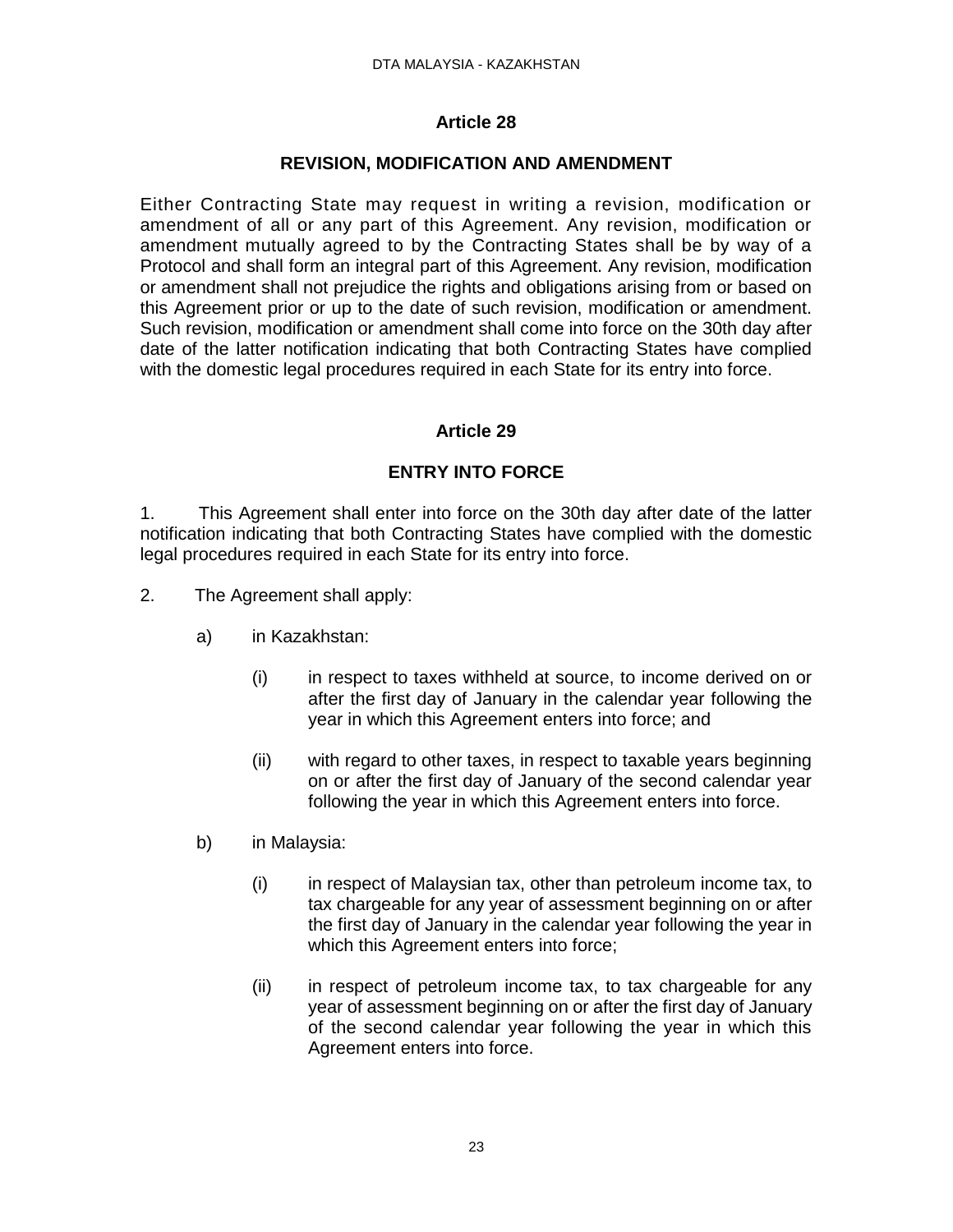### **TERMINATION**

This Agreement shall remain in force until terminated by one of the Contracting State. Either Contracting State may terminate the Agreement, through diplomatic channels, by giving notice of termination at least six months before the end of any calendar year after the expiry of five years from the date of entry into force of the Agreement. In such event, the Agreement shall cease to have effect:

- a) in Kazakhstan:
	- (i) in respect to taxes withheld at source, to income derived on or after the first day of January in the calendar year following the year in which the notice of termination is given; and
	- (ii) in regard to other taxes, for taxable periods beginning on or after first January of the second calendar year following the year in which the notice of termination is given.
- b) in Malaysia:
	- (i) in respect of Malaysian tax, other than petroleum income tax, to tax chargeable for any year of assessment beginning on or after the first day of January in the calendar year following the year in which the notice of termination is given; and
	- (ii) in respect of petroleum income tax, to tax chargeable for any year of assessment beginning on or after the first day of January of the second calendar year following the year in which the notice of termination is given.

IN WITNESS WHEREOF, the undersigned, being duly authorized by their respective Governments, have signed this Agreement.

DONE in duplicate at Putrajaya, this 26 day of June 2006, in the Malay, Kazakh, English and Russian languages, all texts being equally authentic. In case of any divergence in the interpretation and the application of this Agreement, the English text shall prevail.